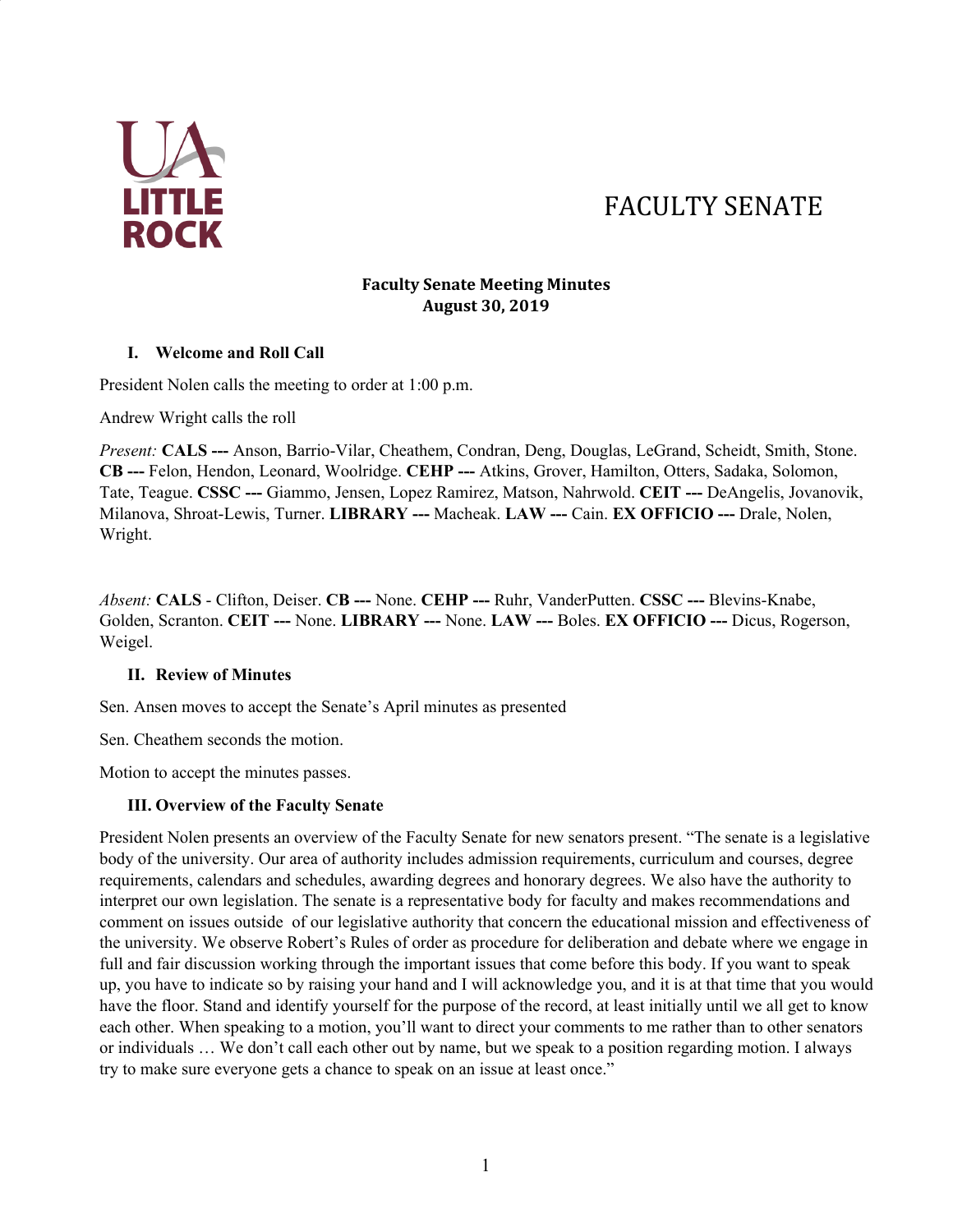#### **IV. Announcements**

DeAngelis: ATLE has a lot of programming for faculty this semester, including this afternoon. It's the first of our happy hour events at Stickyz. The first 'Lunch and Learn' is next Wed (September 4th) and includesa round table of faculty.

Nolen: Announcement from Mike Kirk from Counseling Services. They are hosting a self care fair Sept 18 10-2 to increase student retention through knowledge of services. Faculty and staff are invited as well.

### **V. Airing of Grievances**

Nolen: We are moving into what we call the airing of the grievances. This is not proper according to Robert's rules, but this is something we've entered into our order of business about two years ago. This is an opportunity for you to introduce something onto the floor that may not be under the purview of the senate, but it may be something you want to bring attention to.

Jovanovic: We lost a department faculty member last year. She went to Philander Smith College, and she was the only departmental Engineering professor we had for that new program. There are students who should be seniors this year who are in their senior design project - who graduate in May. Program accreditation is threatened - visit is next year. Because we have not received authorization to fill that position, we can no longer assure students currently enrolled in the program that it will be accredited a year from now. Most students are intending to transfer out of state as there are no other environmental engineering programs in Arkansas, including Fayetteville.

I am disturbed by this because Environmental Engineering is #1 for attracting female students nationwide. Here at UALR it was the largest number of female students in any of our six engineering programs. What makes me really upset is that there has been no decision by the faculty to get rid of that program. The program exists and has been approved by ADHE, the board of trustees, the university ... Everything is on the books. It exists. Faculty has taken no action to get rid of it but the program is effectively being killed by our across the board budget and hiring freeze decisions. Fifteen students leaving to go out of state is more than cost of professor. It's not a good financial decision, not a strategic decision.

Wright: How many students were in the program?

Jovanovic: Approximately 15. I think 18 was the real number.

Wright: Is there a policy that allows you to shut it down if we don't have sufficient resources?

Nolen: I am not aware of such a policy outside of retrenchment.

Jovanovic. Let me just add. That faculty member was teaching environmental engineering courses for the civil engineering and construction engineering program. If she had stayed, she would be teaching environmental engineering courses for the first time, so we are down a faculty member in civil and construction engineering because of this also. We still need to hire someone to teach those environmental engineering courses for the civil and construction engineering, so this is just a total loss for the university. There's no upside to this, whatsoever.

### **VI. Introduction of New Topics (2 minute limit)**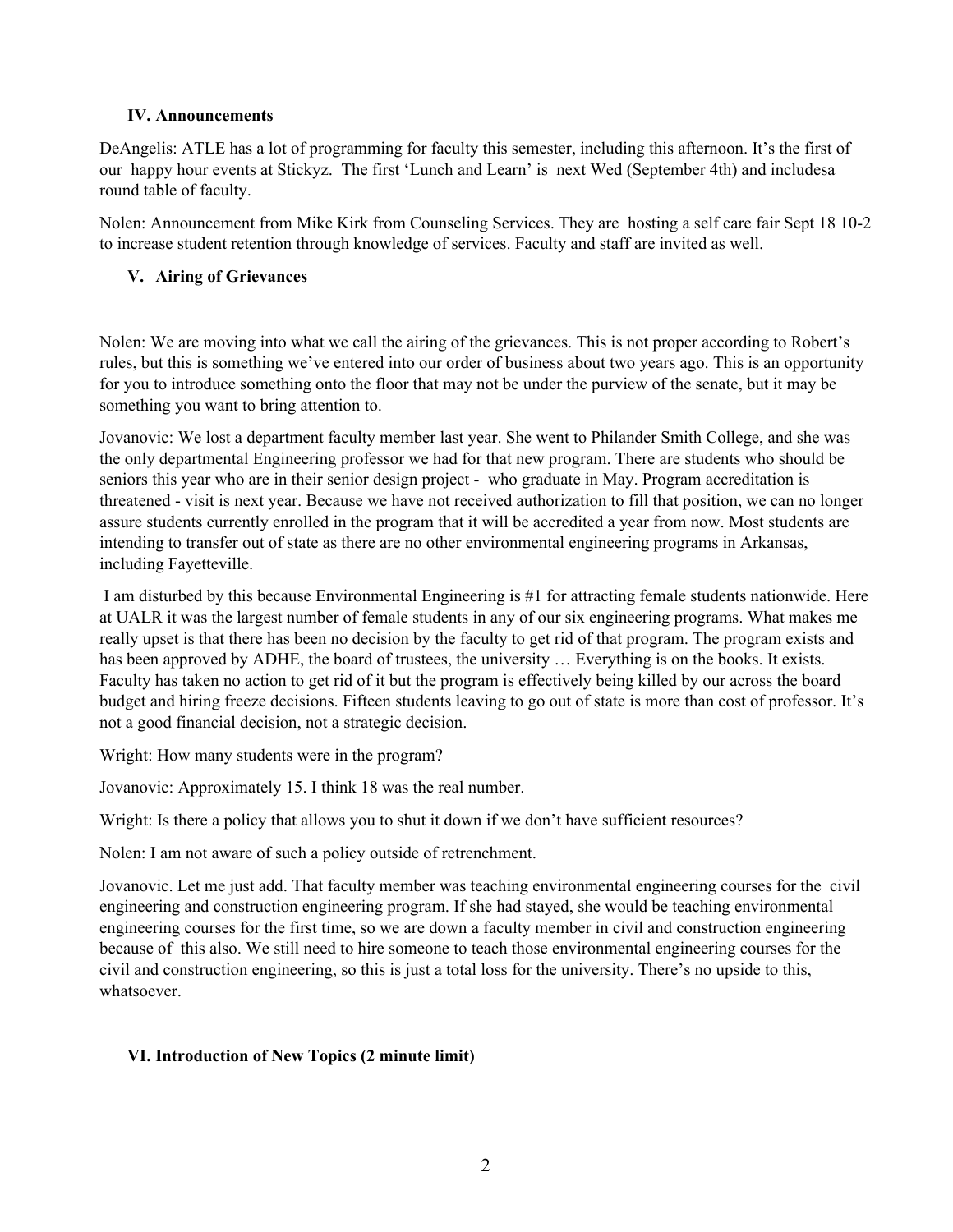Wright: We made changes in additional degree legislation some time ago. More recently, we made changes in the course transfer legislation. In the case of the additional degree legislation, there is a line that talks about the major department making decisions about program courses from one degree that they complete to satisfy the second degree. I think the intent of that legislation was that the major dept was to make a decision - later covered in course transfer - interpreted - first degree (if you took calculus and chemistry and physics) and then decided to pursue major in .. the other dept could say no - legislation could come forward to resolve that conflict

Anson: Settled one problem regarding getting the high school students out of the dining facilities - are we coordinating a program that combines dual enrollment with e-Stem - since we have problems with enrollment?

Nolen: Now is the opportunity to do that and reset the relationship with e-Stem. We can readdress the senate recommendations from last fall - opportunities that would benefit both UALR and e-Stem. [To the Provost] Are there coordinations or initiatives we don't know about?

Drale: No, but I agree we can start those conversations

#### **VII. Election of Faculty Senate Officers**

**A.** Secretary (Complete Mike Craw's term – 1 year)

Nomination for Laura Barrio-Vilar. Vilar accepts. Rosalie C moves to accept by affirmation (declaration). Motion passes. Vilar is now secretary.

### **B. Parliamentarian (Complete Denise LeGrand's term – 1 year)**

Denise is continuing her term, so no election is necessary.

#### **VIII. Election of Administrator to Faculty Appeals Council (2-year term)**

Floor open for nomination. Nomination for Johanna Miller-Lewis of CALS. Lewis accepts.

Nomination for Sonya Premeaux of College of Business. Premeaux accepts.

Motion to close. Ross distributes ballots.

Nolen: Result of the election as Johanna Miller-Lewis received 18 votes; Sonya Primeaux received 14 votes. Johanna is elected.

#### **IX. Reports**

#### **A.** President's Report – Amanda Nolen

Executive Committee & Senate -Received a proposal from Grad Council regarding revisions to graduation requirments, time limits, leave of absence, adn readmission after an enrollment lapse. After consideration we referred the proposal back to Graduate Council because there were questions about authority the proposed language seemed to be granting the Graduate School that is clearly under the authority of the faculty senate. I will invite the council chair to attend an executive cmte meeting in the near future so we can work through our concerns and the GC can bring the revised proposal for the senate to review and consider. -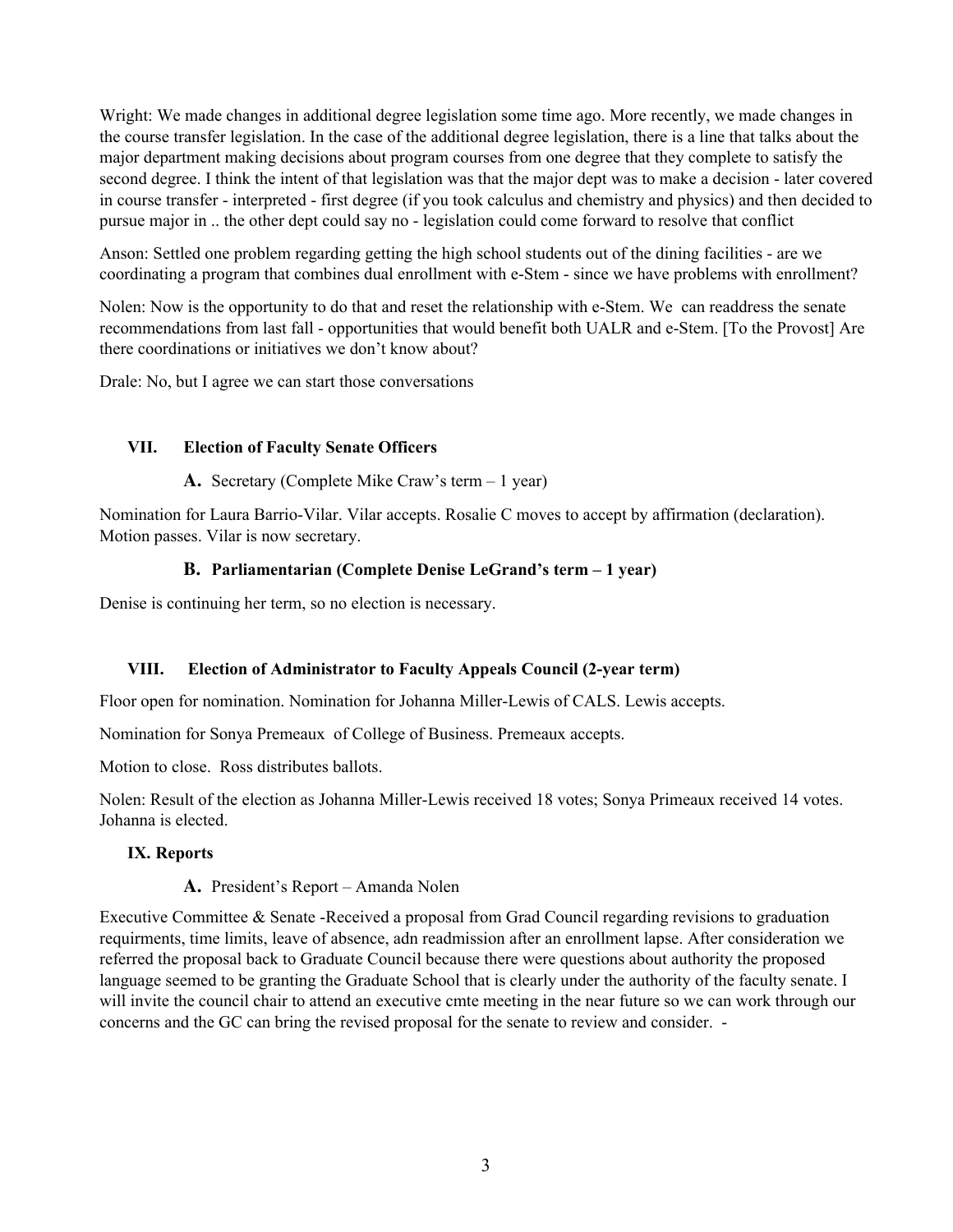All committees have been called or in the process of being called for first meetings. Joe Felan has been elected chair of Undergraduate Council, Karen Kuralt has been re-elected chair of Graduate Council, and Belinda Blevins-Knabe has been re-elected chair of Council for Core Curriculum.

Executive committee convened this morning in response to the news of Chancellor Rogerson stepping down. I've had a couple conversations with President Bobbitt over the last couple days. He invited us to make a recommendation or set of recommendations for choosing an interim chancellor. He indicated that he would consider someone internal. The executive committee put together the memo you have before you now (FSM\_2019\_02) that includes a set of recommendations regarding interim chancellor. We identified qualifications and make justification as to why we would want an internal candidate versus someone external. I'd like to accept a motion to suspend the rules to consider this memo.

Motion to suspend rules approved.

The floor is open for conversation.

Rosalie C: Criteria 3 should be 1 because the rest of them follow form the understanding that if the person is internal they can respond to other specific expectations outlined. It feels that if the president is willing to hear our strategic advantage.

Matson: The other things are so important that I'm not sure being an internal candidate overrides everything else. I want to make sure the other points are recognized. Possible an outsider could meet those things.

Leonard: Instead of calling it criteria 3 we call it therefore, agree that all of this leads up. Motion to amend - to add therefore in crit 3 - leading to a conclusion.

Motion is not seconded and thus fails.

Hamilton: Thinking about the timeframe, there are big benefits to have somethone outside look at this institution in a fresh light, but in this timeframe, someone from the inside won't have to look too far to see what happened..

Smith: I agree with Senator Matson in terms of hierarchy of criteria although I see both points. What crossed my mind was someone from outside could be good, but probably I would guess that we are a little behind the curve in finding out about this. There's a chance that the president already has a person in mind.

Anson: I agree. We want someone internal for practical reasons.

Jovanovich: Any discussion about timeline? What does the president see as timeline as interim?

Nolen: Along term of at least a year or more. No intention to begin search.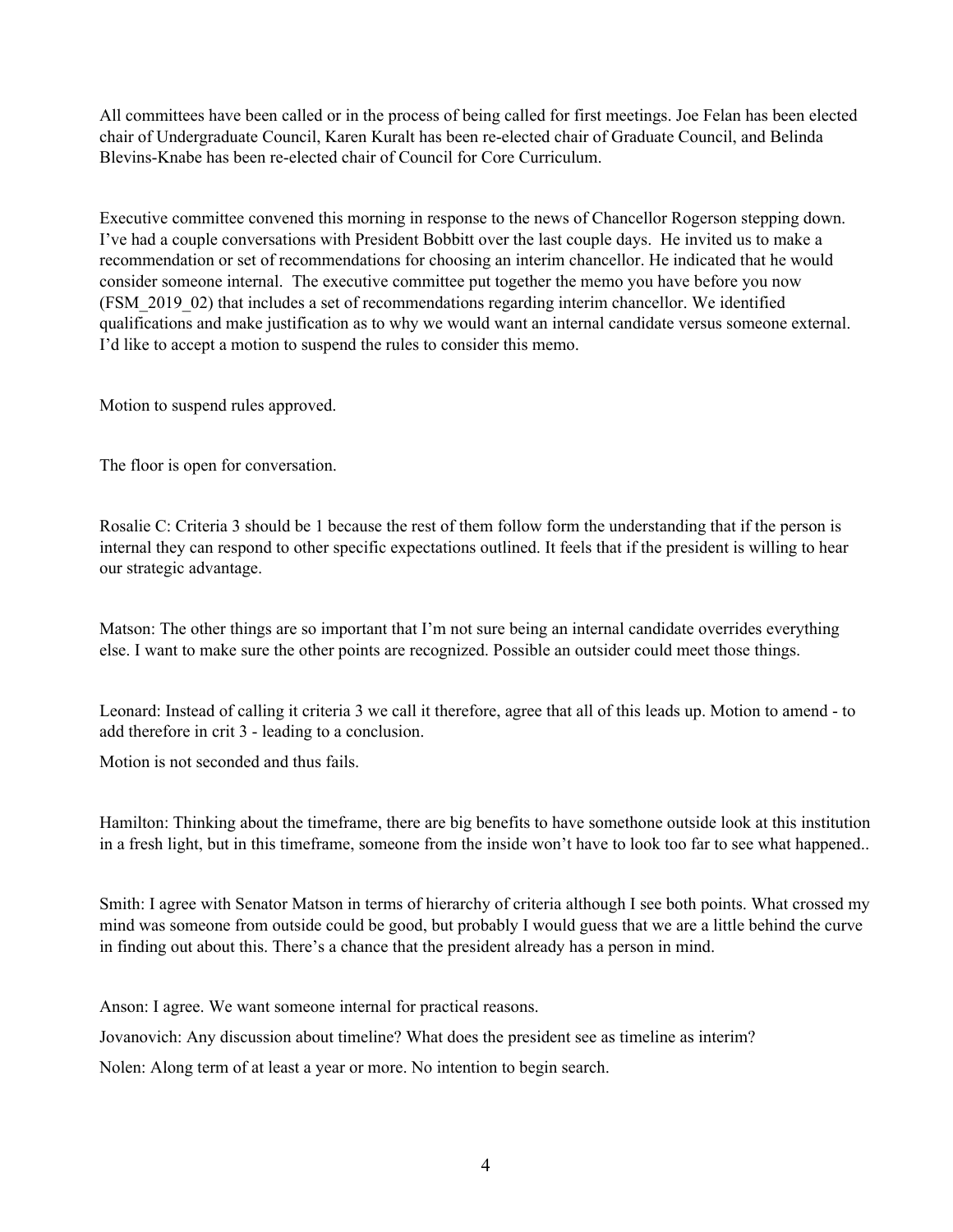DeAngelis: I was thinking about the vetting process for chancellor. For interim we probably won't have that. The document doesn't say anything about checking in with faculty senate about selection for interim would be made. I don't know, maybe some language that says hey at least notify us before announcing it to the world.

Wright: I don't disagree, but I recognize that in the timeframe. We [the faculty senate] won't meet again probably before the decision is made. Before Sunday or likely later? I don't see how we can accomplish what Michael is asking in the timeframe.

DeAngelis: At least get some executive committee response. I'm not saying to convene a special session of the senate, but some input.

Smith: This is along the lines of advise and consent for nomination - at least indicate we want some consultation.

DeAngelis: Makes a motion to amend the document to include a request for the President and the Board of Trustees consult with the executive committee on behalf of the faculty senate as they are narrowing down the options for Interim Chancellor.

Motion is seconded.

Wright: Do we have a sense of when appointment is going to be made?

Nolen: I think there is going to be a very brief amount of time. I have to trust what he told me that the decision has not been made yet - but they may be making the decision over the weekend or next week.

Matson: Does "within the institution" include retired and within the system?

Nolen: That language means someone who is currently employed at this institution.

Anson: They have a short list, correct?

Nolen: Yes, that is what I understand

Cheatham: I feel strongly that the faculty should say what it thinks and we should agree on what we think. We are part of a larger system and we should take every opportunity we can to advantage ourselves. We know a lot more about ourselves than anyone else (even within out system) and we would be advantaged that the next interim leader come from within. Unless our group strongly feels, we need to say otherwise. There are some well qualified folks.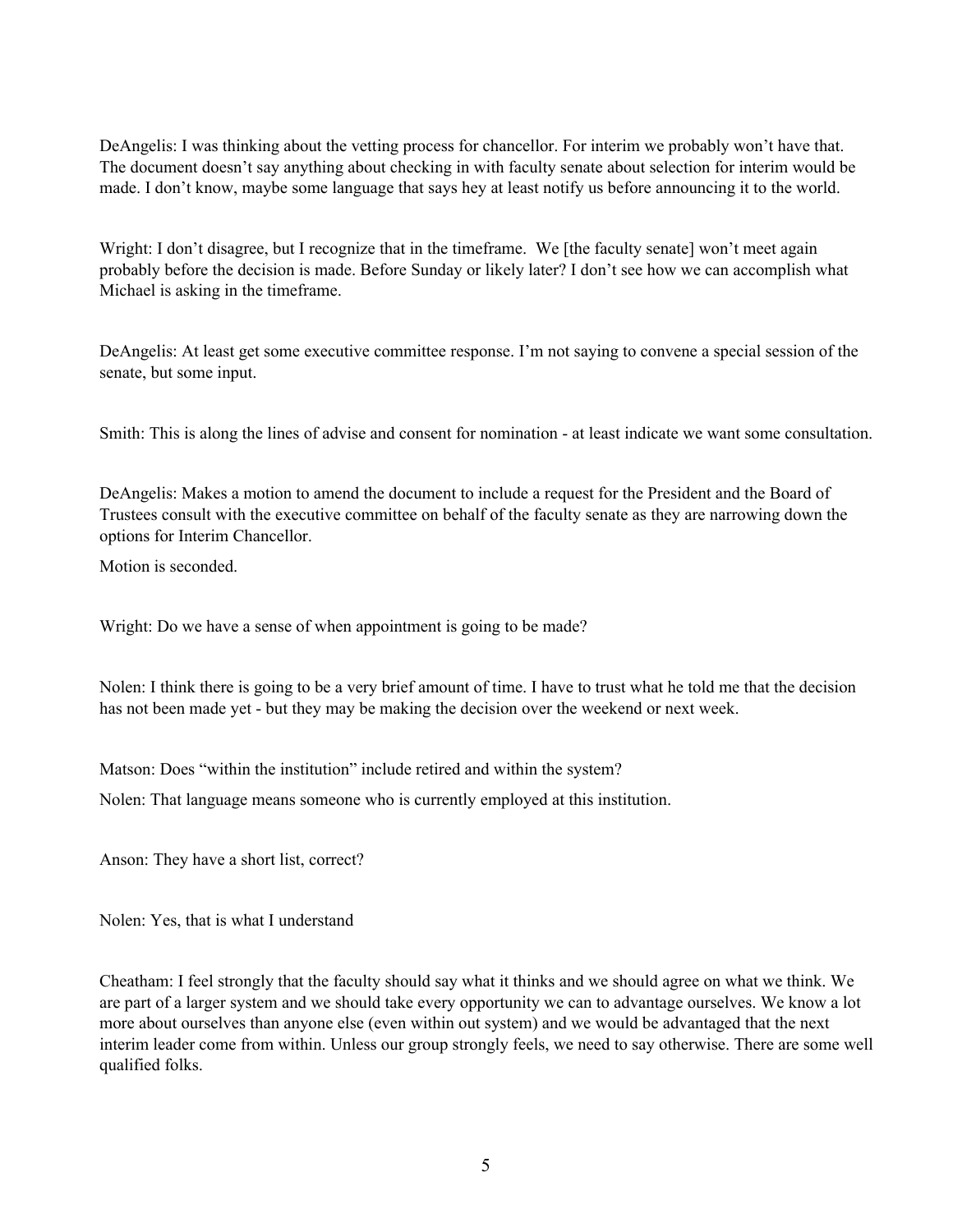Nolen: There's a motion on the floor to amend the document whether or not executive committee should serve in an advisory role to the President and Board of Trustees.

Motion approved!

DeAngelis: Short list have people within system (not institution) - our preference being institution … do we want someone that's external but still part of system? Would that be ok?

Wright: Motion to give executive committee permission to wordsmith - to smooth out the language.

Motion seconded. Motion passes.

Wright: Motion for the senate to accept and endorse this memo.

Motion seconded.

Matson: Role of the board of visitors in all this? Should we include them in letter?

Giammo: Maybe not here (in document), but maybe reach out to them informally.

DeAngelis: Change roman numeral 1 to 1

Karen: Thanks to the executive committee for drafting this

Rosalie : Are we as a body willing to work with leadership from system as opposed to here (institution) ? I feel strongly that we are best served as our preference within institution

Vote is called to endorse the memo. Motion passes..

**B.** Chancellor's Report – Andrew Rogerson

Rogerson not present.

**C.** Provost's Report – Christy Drale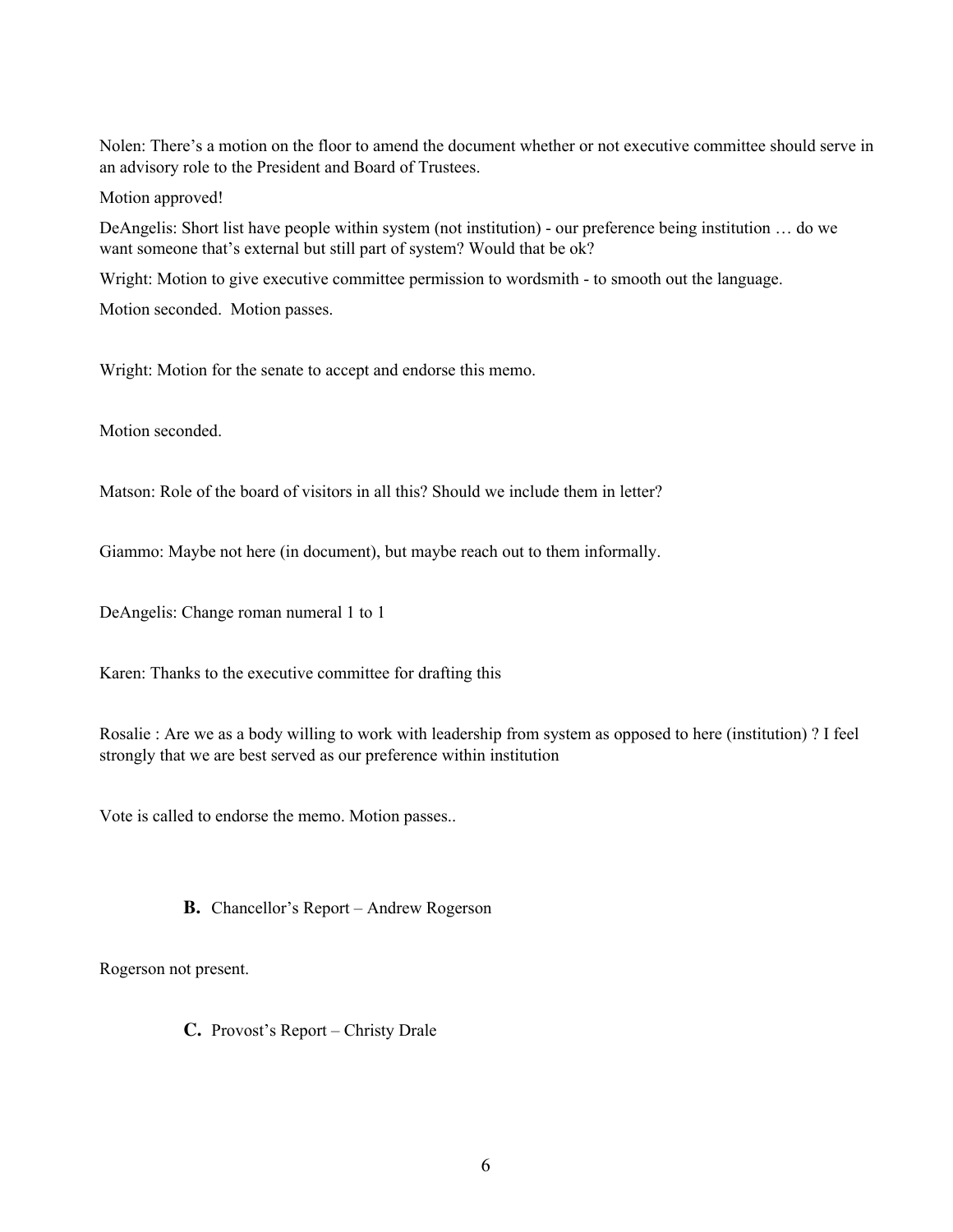Drale: I have no additional information outside of what's been shared. This morning's news is unsettling, especially since it didn't contain a part B of incoming leadership. I share the concerns but I will say I'm still here and I'm still your provost and I think we will be ok!

Update on items from provost level ... I've been in this position for ten months. Last January I came to you with report of 3 priorities. 1st - to work on enrollment. 2nd - budget and work force stabilization. 3rd - successful accreditation. We have not been successful in reversing enrollment trend and this has serious effects on budget and workforce stability.

Impact update: Within academic affairs division, we have conducted a position management analysis to examine personnel lines between fiscal years 19 and 20. Based on that, it looks like we have lost 44 faculty 41 staff lines and 85 all together.

During 2017, 2018, and into the beginning of 19 we had 25 interim positions. We have reconciled 17 and added back 2, and now have 10 remaining interim positions. That's part of the stabilization issue. It's hard to make long term plans if you have that many interims at once - 10 remaining interims to date. It is my priority to reconcile those remaining positions so we can stabilize.

Workload policy is not resolved. Last year said I was looking at it, but there has been too much uncertainty to move ahead and take the policy forward. However, Amanda and I have talked about it and we are putting this back on the table to discuss again.

Congrats to Governance committee on finishing faculty handbook revisions! First proof edition will be ready Friday 13th! Tremendous amount of work went into updating this. It's a complete overhaul, as some of the original documents didn't exist.

On academic programs - we are planning to move the Associate of Arts (gen ed) from where it is (university college — Trojan advising and student success). They will move into CALS so they can have academic home. I invite you to give me feedback about this particular proposal.

Back to accreditation, our visit is in Feb on the 24th and 25th. There are three parts for this visit - 1) turn in quality initiative report - committee did great job on decision support system - OIRA and Cody - all part of this system. Turn in the Federal Compliance report - draft is complete and needs to be updated//finalized. Finalize the Assurance Arguments - getting close to being done - expect to be done in next few months - must submit by January.

Thanks to copy editors George Jensen & Karen Kuralt for helping us out with those.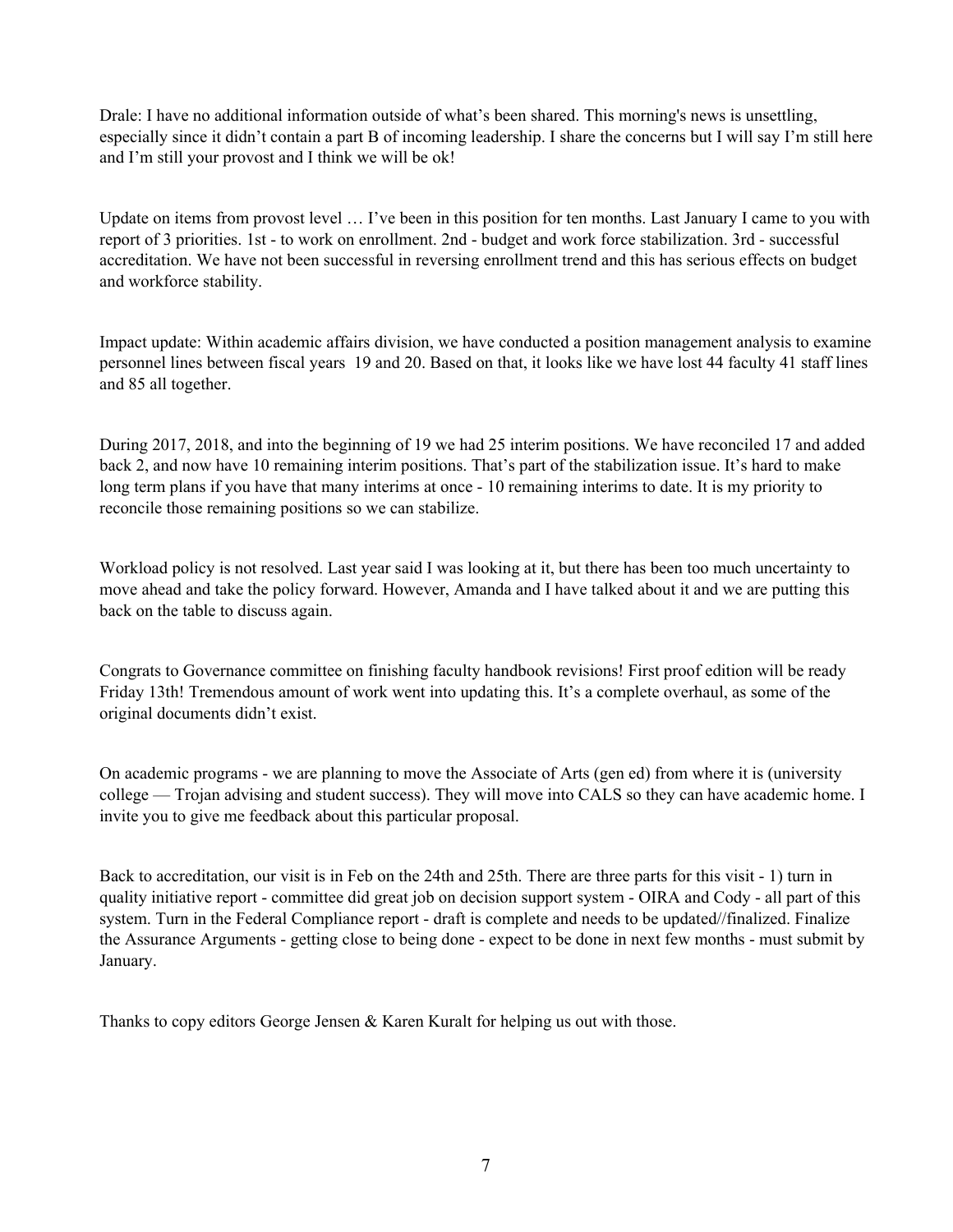We are in really good shape with accreditation - all reports being written - massive amounts of evidence has to be assembled and prepared - well on our way to having those lined up as well - confident we are in good shape for the visit.

On the issue of the Deans' Position statement, let me provide some context. This came from summer retreat of deans council. I asked them to focus only on the division of academic affairs and what we could do within our sphere of influence

UA Little Rock is an institution where students have opportunities to build personal and professional capabilities. We strive to contribute to the growth of the region with a focus on Central Arkansas and are dedicated to supporting continuous development.

To add more context for the Deans' Council, we compiled an environmental scan that included data on

- Rising cost of education and declining income
- Changing demographics
- Changes in higher education market boundaries and increase in competition
- Negative perceptions of higher education
- Doubt in the value of higher education
- Shifting political environment
- Shifting job market

That led us to the strategies included in the position statement. In spite of the fact that there is a lot of room for improvement, we anticipate that we will have enrollment struggles going forward and we will have to adapt. Facing significant revenue shortfall, we are going to have to figure out how to respond to that. Let's make strategic choices about our investments, let's figure out the best/right way of doing that. These are recommendations, not decisions. We want to be out in the open.

As for this year's priorities, first is to work with IEC, campus community and system leadership to respond to revenue shortfall and workforce / stabilization. This will most likely include cuts. We will want to develop and strengthen partnerships with community colleges and high schools. Also we want to continue supporting teaching and research excellence. My agenda and priority is not to get rid of research and graduate programs.

#### Questions?

Comment: what other divisions are doing? When I got the memo, I panicked. It felt as though the burden was being put on us.

Drale: I don't know what other divisions are doing. I know they have lost positions, (shortstaffing is across the board) but I am depending on other vice chancellors and IEC to make sure we are all doing the same thing

Comment: Were all the lost faculty and staff positions (85) that you listed earlier from from academic affairs? Drale - Yes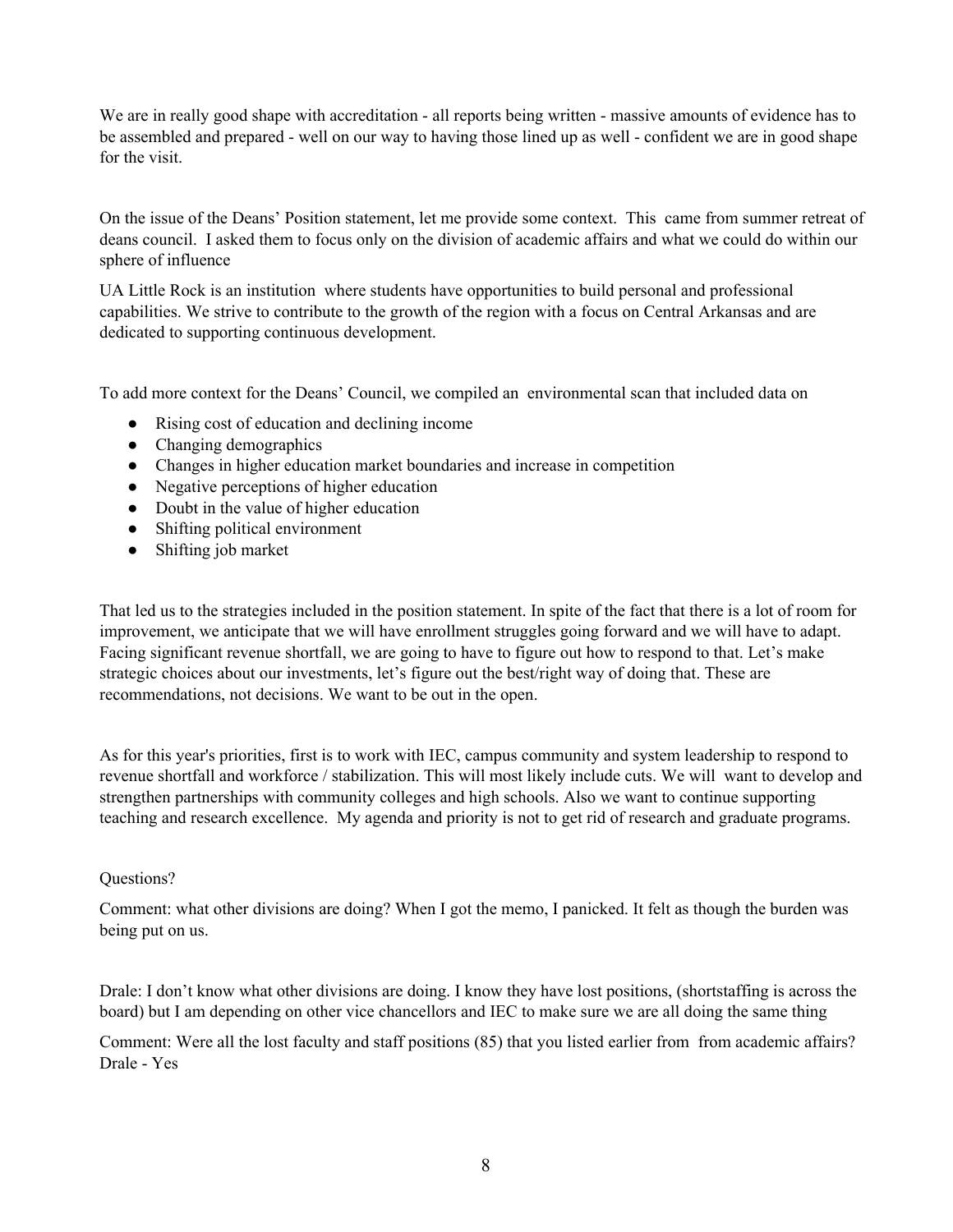## **D.** Council Reports

**1.** Council on Core Curriculum and Policies

Posted on senate webpage

**2.** Undergraduate Council

Forthcoming for next month

## **3.** Graduate Council

Posted on senate webpage

**E.** VC Student Affairs Report – Cody Decker [Presentation available on senate website]

- Census is Sept 3rd and we show a decline of 343 students. After a 22% decline last year, new first-year students are up 6.1%; 31% African American, 31% Caucasian, 23% 2 or more ethnicities. We are the most diverse institution in Arkansas. We are down 292 graduate students overall; down 124 in new graduate students.
- Fall 2020 projections In OIR we use regression (linear) models and estimate a -6.9% projection for undergraduate and graduate enrollment. This estimation does not take context into account (such as recruitment processes), but is based on historical data.
- Recruitment changes We are establishing relationships to work directly with students, not just booth set up, but helping with fafsa completion, scholarship applications.
- Strategic Enrollment Management Plan Figuring out population that is ideal and adjusting to them -Financial Aid - Standards - must address staffing & Technology - must respond to IEC

Wright: I've been scrutinizing reports. Related to last recruitment cycle - We didn't do the greatest job in acceptances of applications - when are we getting admission decisions out in comparison to other schools ? How do we improve the # of applicants? And then increase the yield rate? And what is the turnaround time?

Decker: Chelsea arrived in February. Previous to that, the admit list was slow. One of her priorities is to speed that up to within 24 hours - students get an email and then formalized letter. Part of hangup is getting the financial aid package within a timely manner. The student might have been admitted but haven't made a decision based on finances. We have been able to speed up the process significantly.

Wright: Is there any chance we can see this turnaround? Benchmarking?

Decker: There is data that exists on this. We need to look at how we can expose that in a way that is benchmarkable.

Wright: Can we talk about our financial aid decisions? Were they competitive? Maximum amount of dollars?

Decker: There is an institutional scholarship dashboard available now. We do not have the analytics now that we will eventually have (about rewarding of scholarship and aid and confirmation).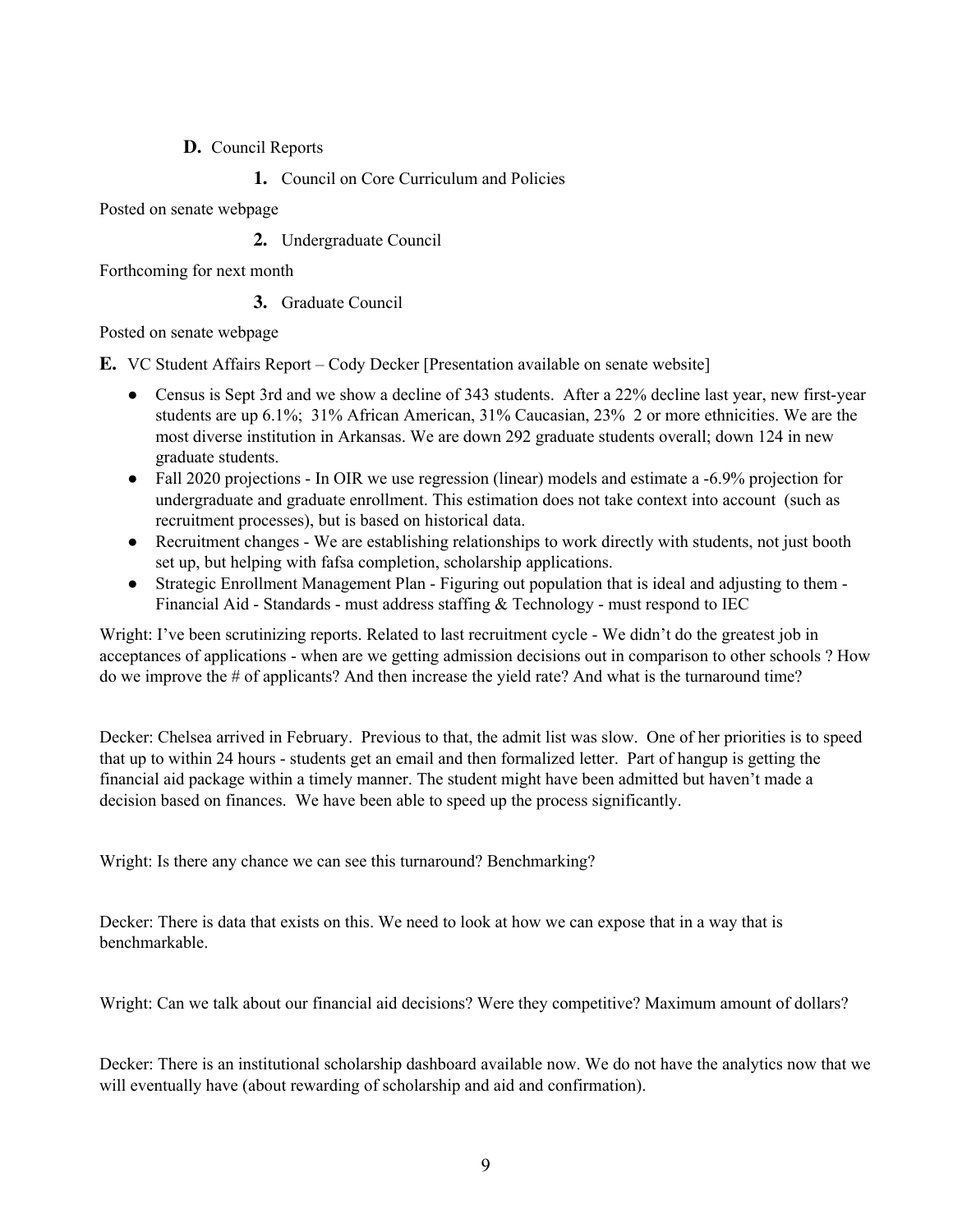Giammo: Within limits, there are a lot of faculty on campus would be more than willing to participate. I would be happy to talk to high school students.

Nahrwold: They [students] want to meet faculty.

Nolen: Tuesday was the day before drop. My understanding was that here was over a 4 hour wait for financial aid. Students were dropped due to non payment at the end of that day. How many students are out there still waiting to be reinstated? What are we doing to fix that problem so this time in spring we don't have the same backlog of students.

Decker: On the evening before, 697 students were marked as no delete. Another 459 students were deleted. There are very valid reasons as to why we cannot keep students enrolled. What do we do so that 1000 students on census day are not still in process? It is too many students and we must figure out a way to address this.

Matson: Question about things we are not talking about - student experience - what used to be student life combining multicultural and student experience. There is a lack of adult and non traditional student activities. Is there any interest in moving back towards developing experiences for these students?

Decker: The admissions team and student experience team are talking about this. About what it should look like.

Matson: when you go to non traditional students on the website, it only defines what a non traditional student is.

Barrett: We have continuously deemphasized and played down graduate students - Many are working full-time. I would like to see a report that reflects graduate students - some emphasis somewhere about recruiting and retaining them.

Decker: There are opportunities for partnership. Recruitment of graduate students typically not in portfolio of student affairs.

Anson: We know problems in financial aid - what will you do about them and how quickly?

Decker: There are changes that we must make regarding personnel and technology and automation and how we interface with students. One of the key things is a scholarship model with return on investment modifiers on it. We need to talk about distribution of those dollars in terms of internal investment. There are vacancies we must address.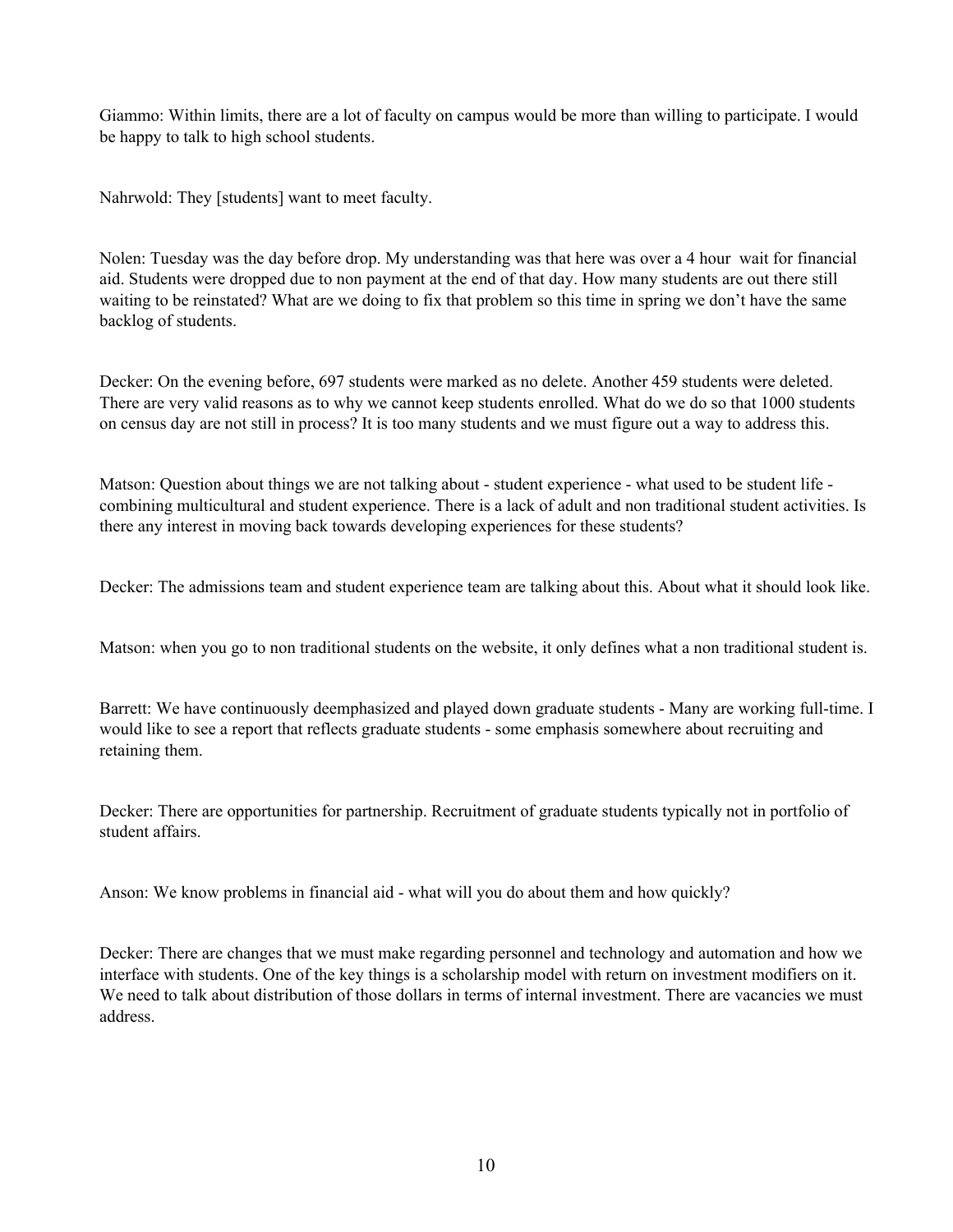In response to U of A community college agreement, scholarship materials going to press now to impact students for the 2020-21 year. We will have Trojan Transfer Scholarship model for a GPA of 3.0 with 27 hours. It might not exactly match what other universities are doing, but it will make us more competitive.

Barrio-Vilar: Can you update us on the hiring process of a health services director?

Decker: I have no information to share. We have some employees in that office doing a heck of a job.

Cheatham: Going back to the yield and challenges between applications and enrollment - is that data accessible?

Decker: I know that must be used as we look at scholarship models and recruitment .. but can't comment on past role and how they used information.

### **F.** VC Finance and Administration Report – Steve McClellan

McClellan: Energy blips - update on university's approach - they are painful and costly and are affecting equipment - when it was put in 2014, they decided to not put in one component (closed transition) and it is the ability for energy to leave power on - hindsight, university has realized we must find solution - we have entered into study - to realize risk associated with doing it - we paid for it - it will probably be 2 months before study is complete - we expect results to let us do close transition - six months to complete - if we agree to budget of 5, it can be up to 100% so up to \$1 million

What happens to reserve? Excess? E&G? We close all the funds, review, and then look at E&G fund. We try to keep excesses under half million. Restrict renewal and replacement funds. Bringing prior year monies into budget does not deal with negative net position; it doesn't solve the budget problem, but it does have a way to protect us.

Last April, the FY 20 budget was submitted that reflected a \$5.4 million loss. The board did approve that loss. REgarding the reserve account, we have between \$32-35 million of unrestricted liquid cash. Their acceptance of the budget was the board's way of saying we will allow you to use 5 million of that reserve.

Action to correct the net position will be painful. The budget that we presented projected a 1% drop in enrollment. With current enrollment numbers, we are looking at an additional \$4.9 loss in addition to the already projected 5.6 million loss. What does that mean? I have zero direct guide from system office. I don't think the board will be receptive of us to bring budget adjustment report unless we had written plan of identifiable actions of things we are doing.

Anson: Who estimated 1% drop?

McClellan: Primarily Chancellor decision

Anson: Did you agree with it at the time?

McClellan: The CFO is typically going to give a more pessimistic picture that includes a larger drop.

Bario-Vilar: For those not well versed in the business world, is there a way to get a written report of what you presented? and 2 - do you have any plans as to how to solve part of the financial problems?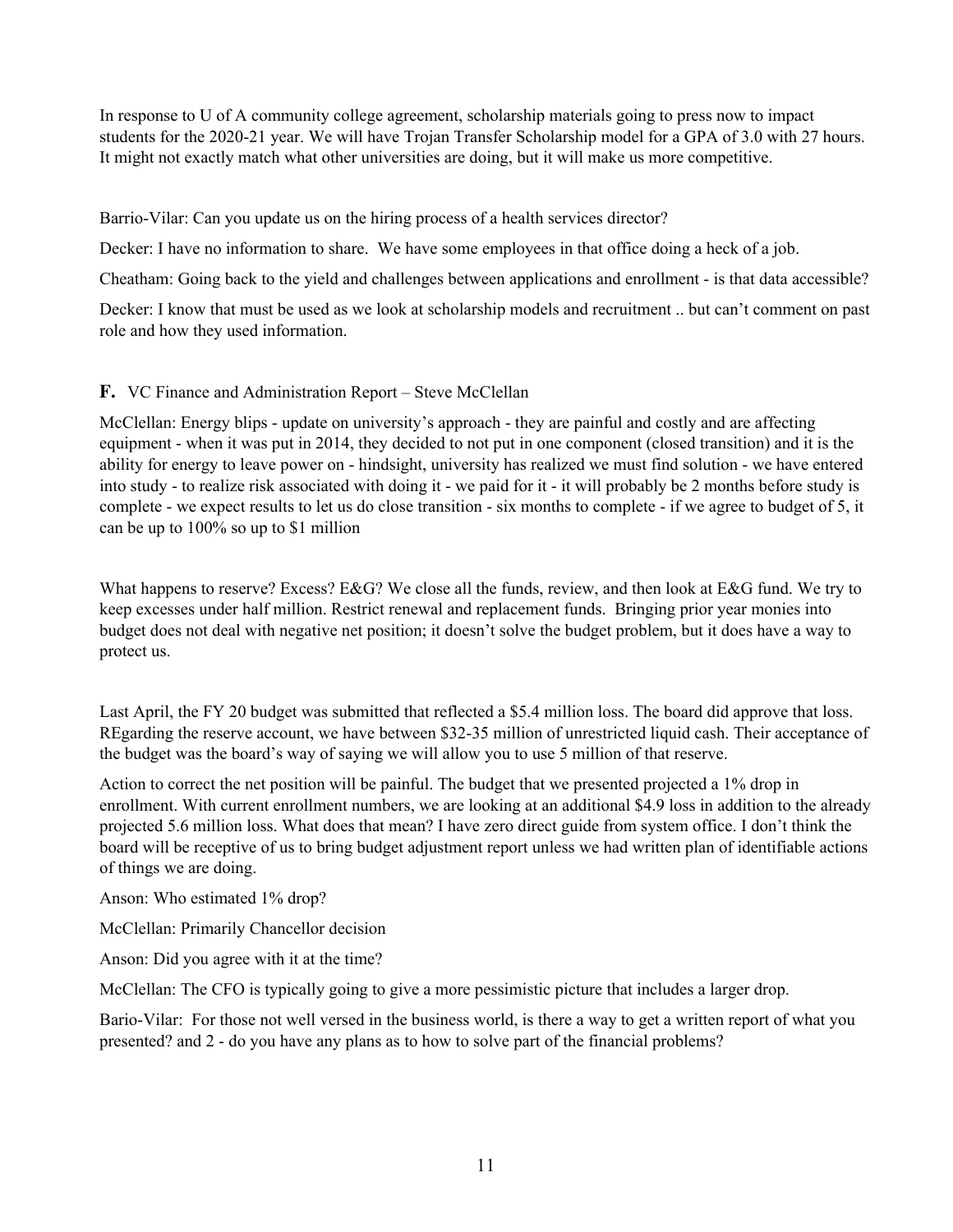McClellan: Getting good info is dependent on what you have in there. In the past, the university has not built budgets in previous years (besides E&G and auxiliary). Roll in data was incorrect, so it's hard to use it. So we can go by actual data rather than budget data. We have greatly reduced the number of budget transfers we made.

Wright: So if I understand correctly, we have right now as of today an unbudgeted 5 million dollar shortfall? We have to accommodate additional estimated \$6 million. Is there a plan to deal with the next permanent cut? Do we have a sense that we are not gonna have additional 6-7 decline in spring?

McClellan: The 5.6 mil that board approved, so there's no need to have that adjusted in fy20. When we present the FY21, I feel that number has to drop to zero. We have nine months of planning time on how that would come out.

Wright: I'm assuming we would have to take every bit of it out. If we don't accommodate \$5 million, the drop in tuition will put us an additional \$5 mil in the red. I thought we already accommodated for this …

McClellan: We are making reductions and enrollment goes down. I'm assuming we will have some guidance within the next week. (Coming with chancellor) ... As for cost reductions in the short run, I have zero guidance.

Wright: We thought we had 12 million to take out to get to zero net position - I thought half would have to be taken out this year and half next year

Drale: Revenue shortfall is based on enrollment decline. It has to come out of fiscal year 2020, and 5.6 out of fiscal year 21 for a total of approximately \$11 million, but if we don't correct revenue shortfall, that becomes part of negative net position for next year.

McClellan: In this year's budget, we have a 1.3 million dollar gift, but that gift has not been identified for next year. If you take that with 5 mil tuition and 12.179 million is what we have to work with - we have to correct revenue expenses this year (5) and will have to correct rest before we present budget,

Wright: What's the plan?

McClellan: CFO's do not make those decisions. What the system office will tell the CEO I don't know. I would assume they would ask that we would identify 5 asap. I imagine this was a deciding factor in Rogerson's resignation.

### **G.** IEC Report - Bain & Berry

Provided an update on what the committee accomplished over summer - how we will try to play a role thanking members of IEC committee - have given a great deal of time - many of these people have put in hours and hours - those reports framed original report (Feb 19) - It was so pleasant to hear that we are going to refer back to recommendations - not trying to reinvent the wheel but taking broad body of people plus a lot of work to make strategic decisions. Gratifying to hear a VC is taking action on recommendations.

Have gathered data - we have access to the necessary information that can help guide decisions. We have made some membership changes, you can see IEC webpage. We added Kyleen Pruit, a former CFO and faculty in CoB and is bringing experience to the committee. We are planning more coordination between the Planning and Finance committee of the senate and the IEC - 5 members from P&F are on IEC. We are trying to create a transparent sharing of info between bodies so that decisions aren't made in a silo.

Financial picture - There is \$5 mil that we need to find this year and another \$5.6 million for next year if we don't get another big gift. IEC was charged with trying to develop path forward. We developed a set of IEC guiding principles that will be distributed in the near future. These guiding principles reaffirm things we think are important as we go down a path on trying to find efficiencies. Current objectives are to find \$5 million that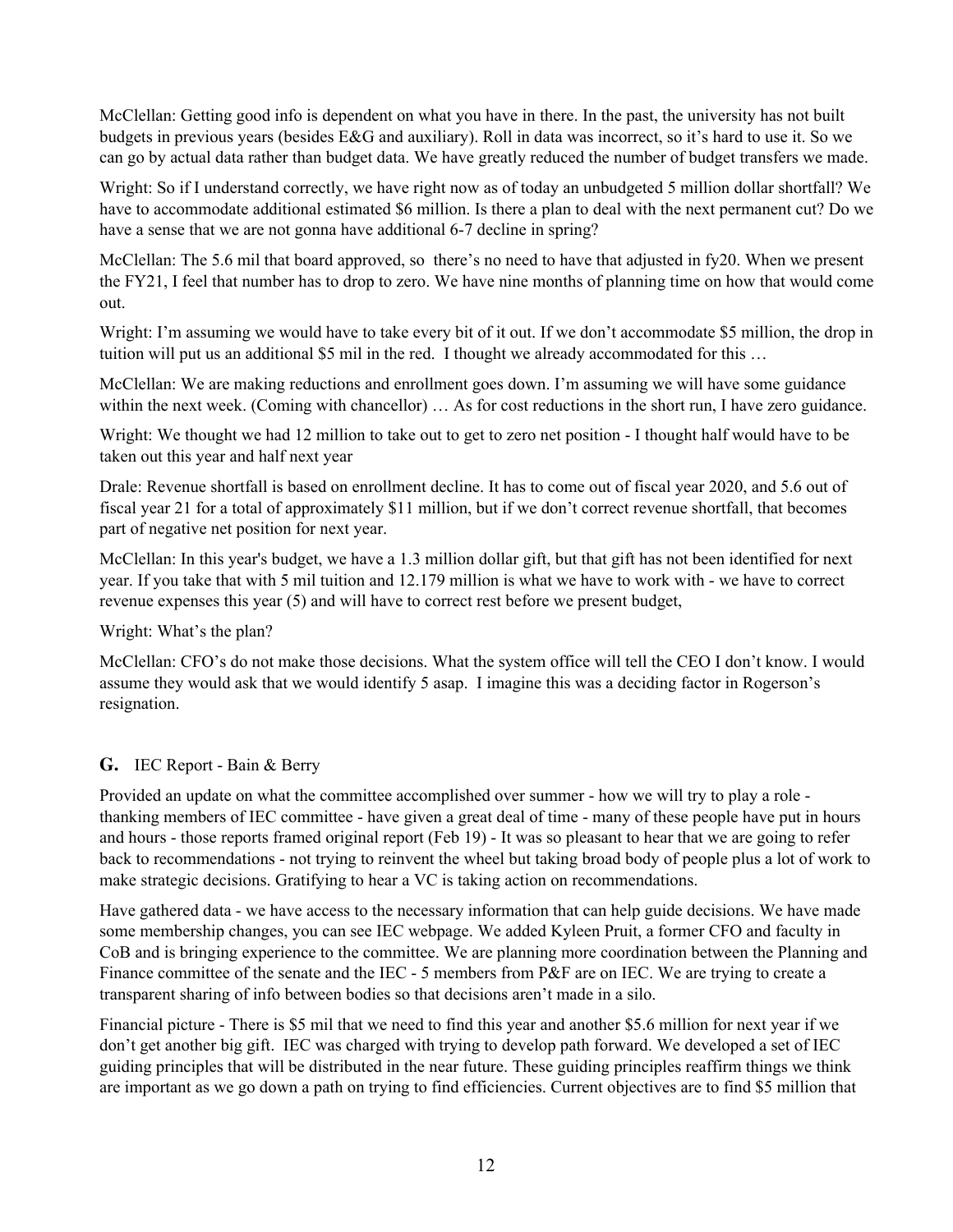will do the least harm to us \$10 mil is less than 10% of our budget. We have challenges, but we are not fiscally unhealthy currently.

The campus can directly interface with IEC for feedback, concerns, and comments.

Jensen: So much of the discussion seems to be "holes in the boat" - so much of what we are talking about is how we are going to get through this year (versus looking ahead to 5-10 years) not just question of strategic make long term cuts but also where we are going to strategically build. We have a growth in online and in mixed modalities - what are we doing to get better yields and to better serve those students? I'd like to hear more about long term plans

Berry/Bain: When we were looking first at enrollment, with a strong sense that any cuts needs to be strategic (vs cuts of convenience). However, the IEC is also examining reinvestment. What can be grown (e.g., programs and initiatives)? This committee is looking at five years down the road. The goal is to get to a point where we do have resources for reinvestment.

X. Old Business

None

XI. New Business

- **A.Motion FS\_2019\_20**. Executive Committee (Legislation. Majority vote at one meeting, no second required) Baccalaureate and Associate Degree Requirements
- **Be it resolved** to modify the Baccalaureate and Associate Degree Requirements (507.1) to change the residency requirement for an Associate Degree from the "final 15 hours" to a minimum of 15 hours as reflected in Attachment A (strikethrough indication deletions; underline indicates additions);

**And be it resolved** that upon approval, the revised legislation go into effect July 1, 2020.

- Commentary: Changing the residency requirement for an Associate Degree to a *minimum* of 15 hours rather than the *final* 15 hours, provides more flexibility for students pursuing an Associate Degree. The proposed revision aligns the Associate Degree residency requirement with the other degree requirements, none of which specify when the requisite hours be completed in the degree.
- President Nolen asked Vice President Matson to introduce the motion on behalf of the Executive **Committee**

Motion passes.

**B. Motion FS\_2019\_21**. Executive Committee (Legislation. Majority vote at one meeting, no second required) Full-time Standing Definition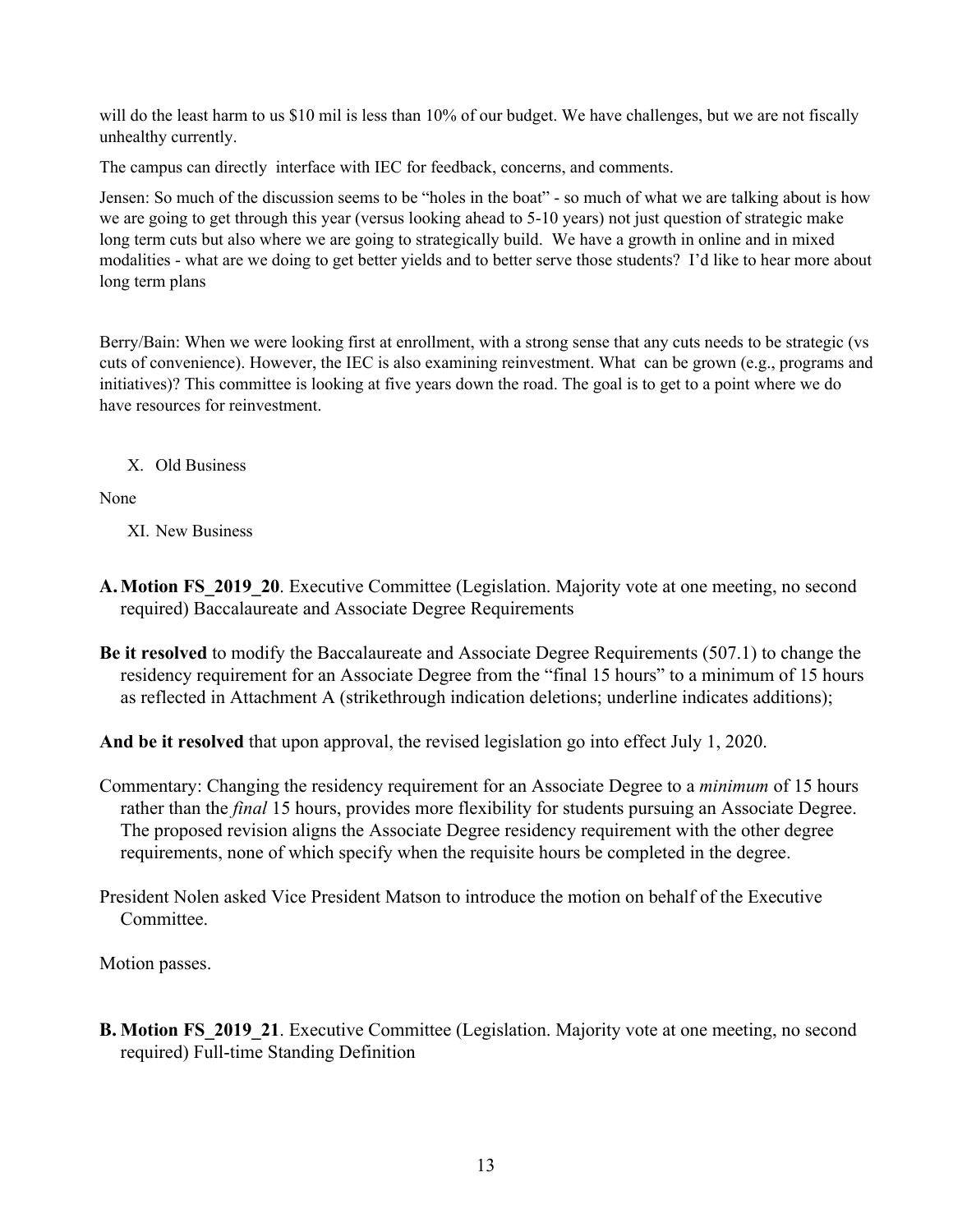**Be it resolved** to adopt the definition of a full-time undergraduate and graduate student for Fall, Spring, and Summer terms as defined in Attachment B;

**And be it resolved** that upon approval, this legislation will go into effect July 1, 2020.

- Commentary: The US Department of Education requires colleges and universities to define full-time standing. Rather than define full-time standing, this university defaulted to the Federal Financial Aid requirement which is 12-hours (UG) and 9-hours (Grad) for each term including summer. Students enrolled in a 5-week summer session only and who have to show they are enrolled full-time (e.g., students receiving VA benefits, international students in their first semester, etc.) are required to enroll in 12 (UG)/9 (Grad) hours during that 5 week session. Carrying a 12-hour load during a 5-week session (9-hours for graduate students) undermines the students' success by creating an untenable burden for the students. Also, given the restricted number of courses offered during the summer, it is difficult for students to find a full load of classes to meet the requirement. By defining full-time separate from the Federal Financial Aid definition, allows students to qualify for benefits (other than Federal Financial Aid) without having to carry such a heavy load.
- President Nolen asked Vice President Matson to introduce the motion on behalf of the Executive **Committee**

Cheatham: I offer a friendly amendment to change the effective date to January 1, 2020.

No objections - amendment is accepted.

Motion as amended passes.

- **C. Motion FS\_2019\_22**. Executive Committee (Legislation. Majority vote at one meeting, no second required) Place on the UA Little Rock Assembly agenda – Amend Article I of the UA Little Rock Constitution of the Assembly to create a Dining Committee as a standing committee of the Assembly.
- **Be it resolved** to place on the September University Assembly agenda a motion to change Article 1 of the UA Little Rock Constitution to add the following standing committee of the assembly:

# **Dining Committee**

The purpose of the Dining Committee is to ensure the quality and availability of dining services that are consistent with the needs of the faculty, staff, and students at UA Little Rock. The committee shall meet monthly during the academic year and on call during the summer; and it shall serve in an advisory capacity to Campus Dining and the Division of Student Affairs to review dining options, policies, and facilities.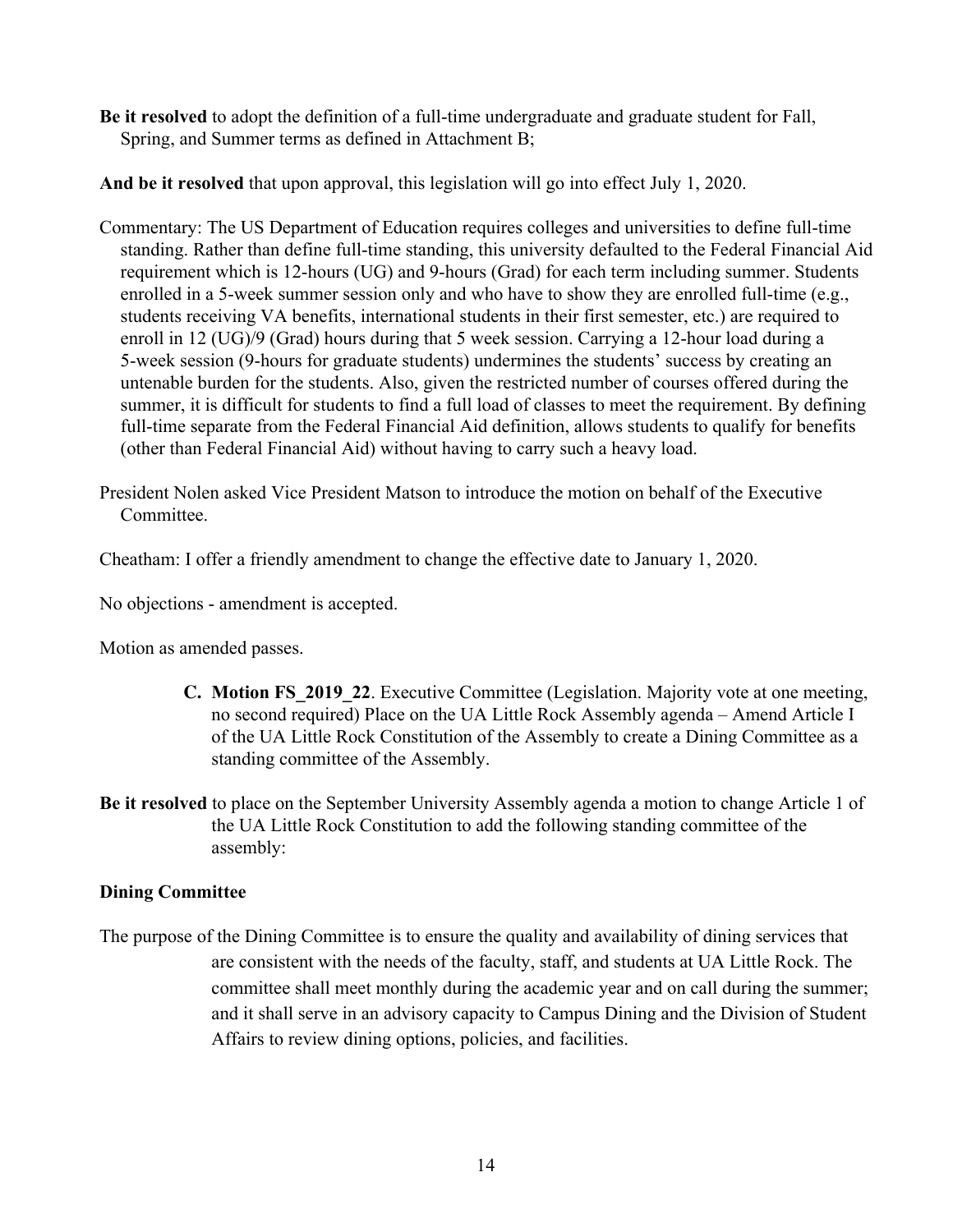- Membership shall include five faculty members named by the Committee on Committees, two staff members named by the Staff Senate, two student representatives named by the Student Government Association, and one student representative named by the Graduate Student Association. Additionally, the committee shall include the VC for Student Affairs (or designee), the VC for Financial Services (or designee), and three staff members broadly representative of student services areas. Faculty and staff shall serve staggered, two-year terms, and students shall serve one-year terms. Two representatives of Campus Dining shall serve on this committee as members without vote.
- **Commentary:** Food services are an integral part of a university setting, providing an opportunity to build community and promote collaboration among students, faculty, and staff. While the provider of food services necessarily is concerned with the business aspects of dining, it is important for decisions to be informed by the interests of the multiple users of dining services and facilities. This committee is tasked with soliciting feedback about dining from the diverse campus community and addressing and resolving short and long-term issues.
- President Nolen asked Vice President Matson to introduce the motion on behalf of the Executive **Committee**
- Wright: I am not speaking against the motion. I favor the concept, but every time we propose a new committee we need to consider the following: As an institution, we find ourselves as a faculty in a shrinking posture, when we take on more and more we find ourselves spreading ourselves to thin and we might find ourselves being unable to staff committees. We need to be careful about further overextension.
- DeAngelis: In looking at the membership of this committee, why 5 faculty, 2 staff and 2 students? I'd recommend reducing # to 3
- Matson: Reducing to 3 would be ok. The staff is representative through staff senate and variety of staff organizations.

Anson: I think it's a necessary committee.

Hamilton: I support that balance. Maybe 3 Fac, 3 student, 3 staff

Student: Students most affected by this live on campus. When they don't spend \$ it rolls over and students lost 5 to 6 hundred dollars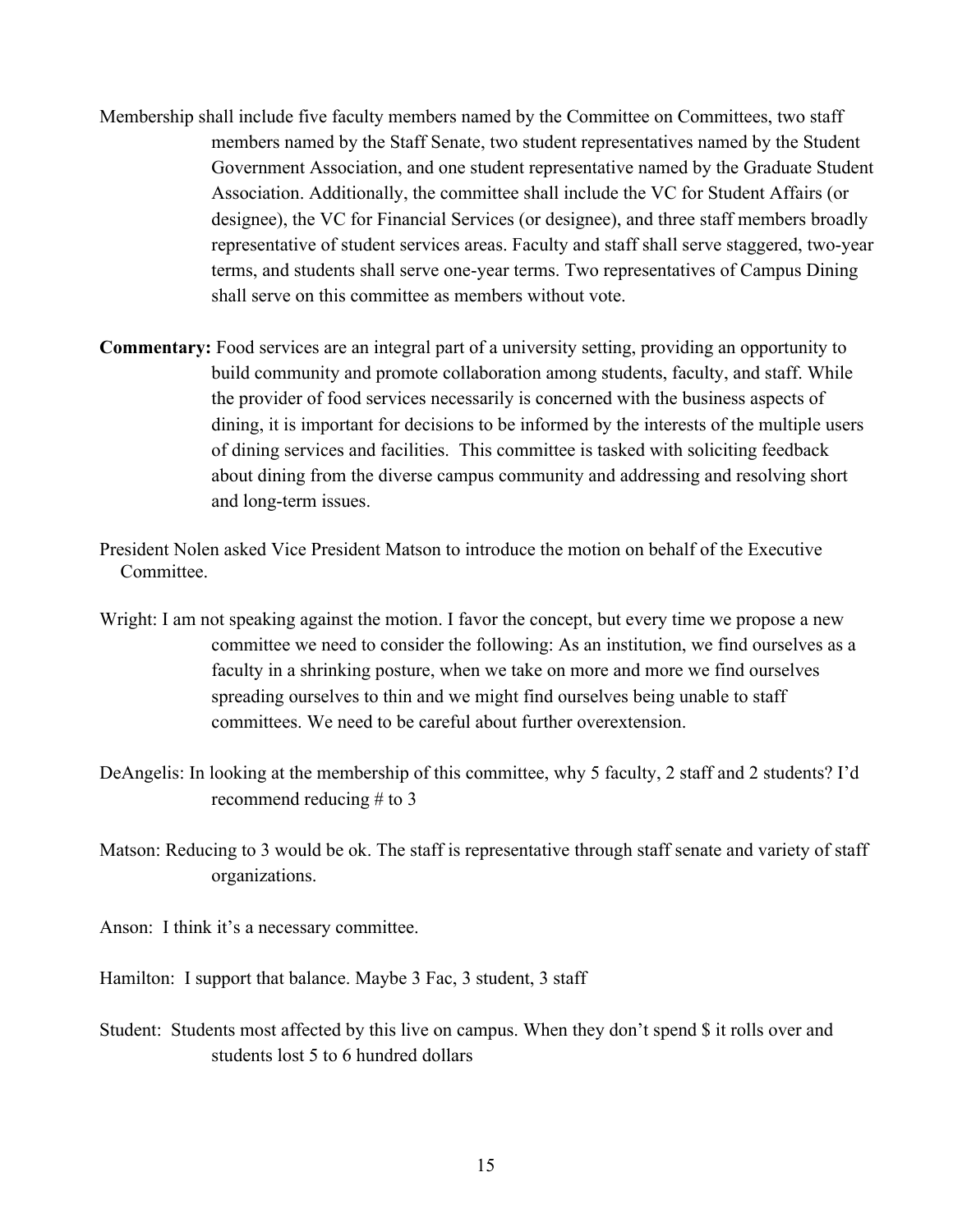- Cheatham: Thanks for taking leadership on this. Students needed advocacy that faculty can bring (unlike staff being able to take their truth to power)
- Matson: I'd consider reducing faculty, but I don't think we should reduce # of students. I appreciated lunch put on last Friday. We are at the start of a much better relationship. Not just a food issue, but community one.

Motion passes.

XII. Open Forum (Discussion only)

Hunter: Invite Dr. Burton to speak.

Student: I'm a grad Student. I came here in 2013 as online student. I've served as admin assistant, research assistant, etc.

- 1) Students know way more than faculty or admin give them credit for. We set up lunches between ADHE and legislator.
- 2) Banner is completely hackable. Banner is supposed to be a one stop shop for students.
- 3) From the student perspective, we don't have frustration with professors. Most is with administration. Most bad experiences are with admin.
- 4) The students are paying attention and doing things behind the scenes. I wish faculty and admin were listening to more closely to students (more than SGA)
- 5) This body should take the opportunity and faculty should make their own short list and students would be behind them

Nolen: Your points are well taken. I will add that SGA has a seat on this senate, a seat that is rarely occupied.

Narhwold: We listen. When I hear graduate students saying to me very reluctantly that they are being talked to disrespectfully, I am deeply upset.

Student: We can't talk about rebuilding the university without talking about banner.

Wright: The Dean's Council created position statement and identity statement .. this is probably a meeting to ask whether we should create faculty statement. Maybe we should have introduced a new topic ..

RC: The hope that we have to have the future and strategic possibilities.

Wright: Makes motion to suspending of rules to introduce new topic

Motion is seconded.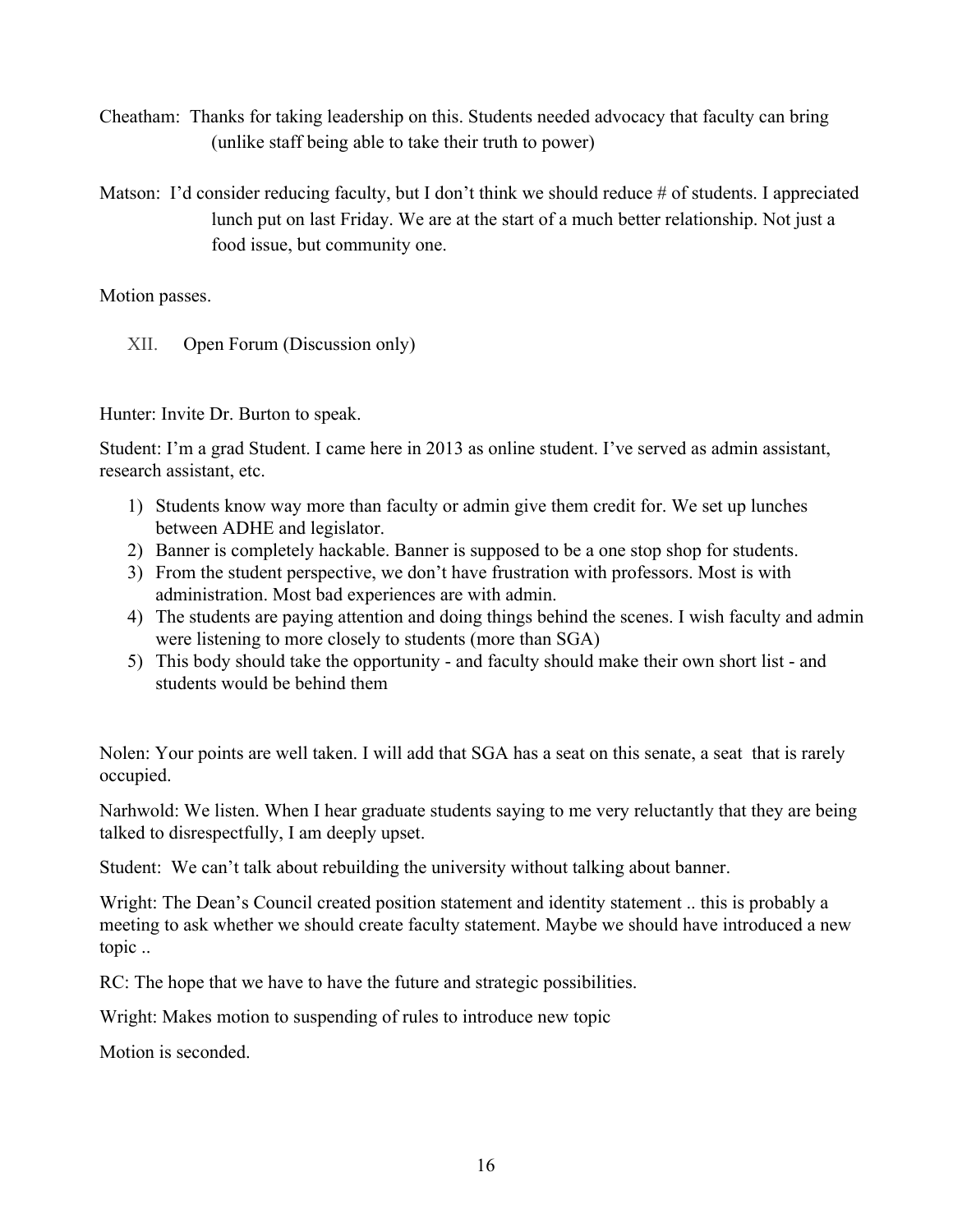Nolen: Should this be a planning and finance issue? Who should take the lead on this?

Wright: I move that we task to planning and finance to draft position statement regarding our faculty intent on future of the institution to bring back to the September meeting.

Motion to refer the issue to P&F to bring a draft to the senate at the September meeting.

Back to open forum...

L Smith:Representation on BoT is highly stacked for alumni of UofA Fayetteville ..maybe introduction to discussion about legislation about representation.

Nolen: This is an interesting topic to explore, the executive committee will look into the terrain of state legislature issues related to BoT composition.

Wright: HLC that's reviewing us now has a standard of your governing board .. this is the time to say that we might not be well served. We are certainly not represented.

Nolen: Executive Committee will take this up in the context of HLC regarding accountability and representation. We will explore what our options are.

Nick: Having an interim chancellor and interim provost .. with HLC, what's the expected effect?

Drale: We have talked to HLC about this issue of turnover .. at one point, we asked very early on about an institution .. we were told lots of universities have turnover at admin level and we don't slow down for that. That particular factor is expected.

Erin F: The work of the IEC will help with criterion 5. We have a great liaison (same liaison as UAMS) who has been very helpful.

4:17 adjourned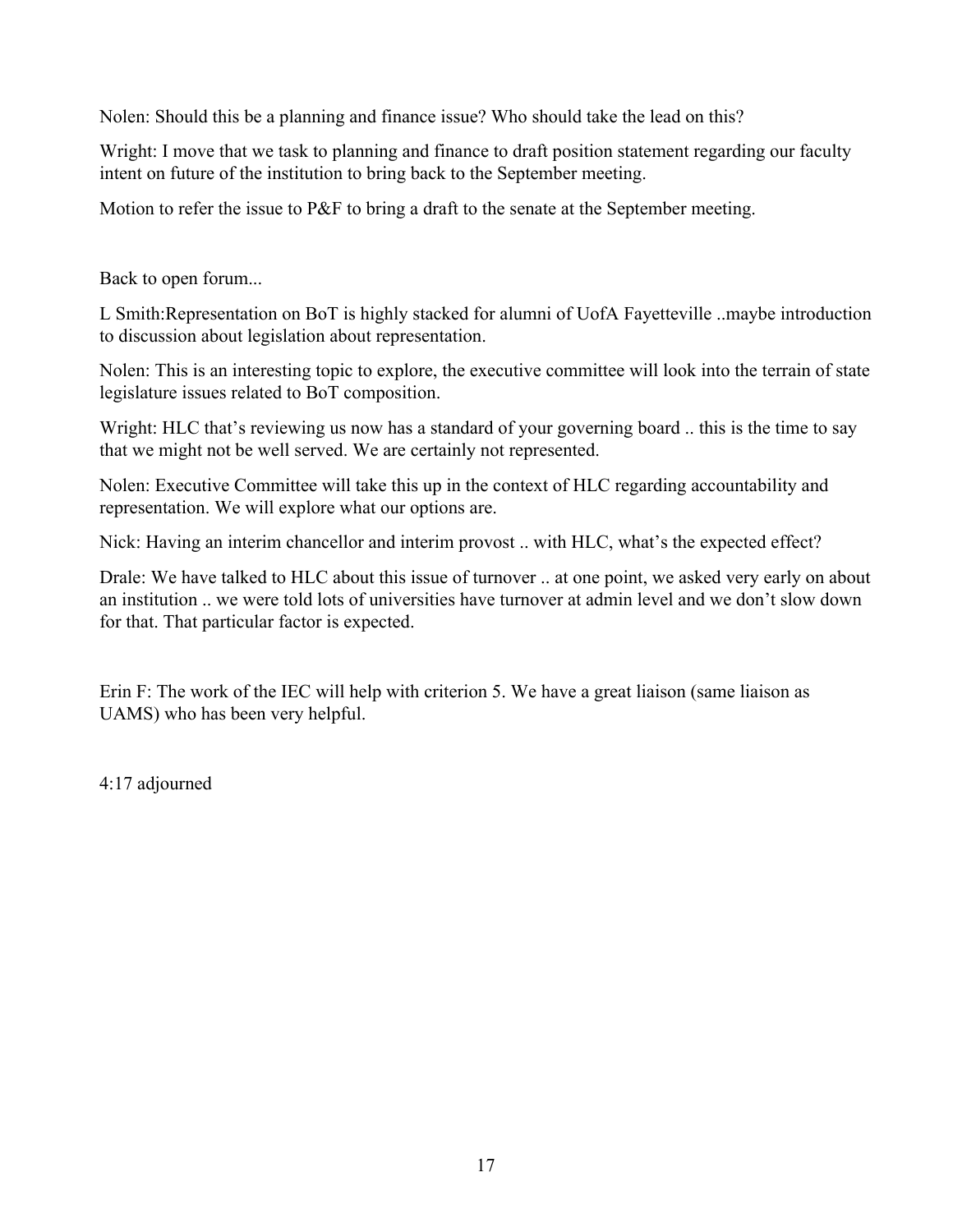# **ATTACHMENT A**

## **Baccalaureate and Associate Degree Requirements**

- [Policy 507.1; Revised 10/20/2017, 4/10/2015, 12/5/2014, 10/24/2014, 3/15/2013, 2/15/2013, 3/30/2012, 5/7/2004, 4/18/2003, 4/19/1994, 4/24/1992, 4/19/1989, and 10/17/1985; Originated 3/30/1983]
- To receive a baccalaureate degree, a student must complete 120 hours (Academic majors and colleges may specify additional and /or more restrictive requirements) of which 30 hours must be in residence and 45 must be upper level (3000 level or above). At least 15 upper level hours must be completed in residence. A baccalaureate degree program may require more than 120 semester hours of college credit if prior approval has been granted by the Board of Trustees or it is a requirement of an independent licensing or accrediting body.
- Except in majors that must adhere to standards established by national accrediting agencies, students must select at least 12 elective hours outside their program or complete a minor in addition to the UALR Core Curriculum.

 Except in majors that must adhere to standards established by national accrediting agencies, major requirements must include courses or coursework either within or outside the department on

- Oral and written communication in the discipline
- Research methods, ethics, and critical thinking
- Technology.

These required hours must include:

- A minimum of a 2.0 cumulative grade point on all work attempted at the University.
- A minimum of a 2.0 cumulative grade point on all work attempted in the academic major.
- A core curriculum which must include a 3 hour course in U. S. history or U. S. government and a 3 hour course in College Algebra, College Math or higher level math course. See "Core Requirements for Bachelor Degrees."
- A major.
- A baccalaureate degree seeking student in the process of completing more than one major may have one calendar year following graduation with one major to complete the additional declared major(s) if (1) the student has a valid degree plan on file which specifies requirements for more than one major and (2) if the student completes an application for graduation which indicates that a total of seven (7) or fewer hours remain to complete the additional major(s).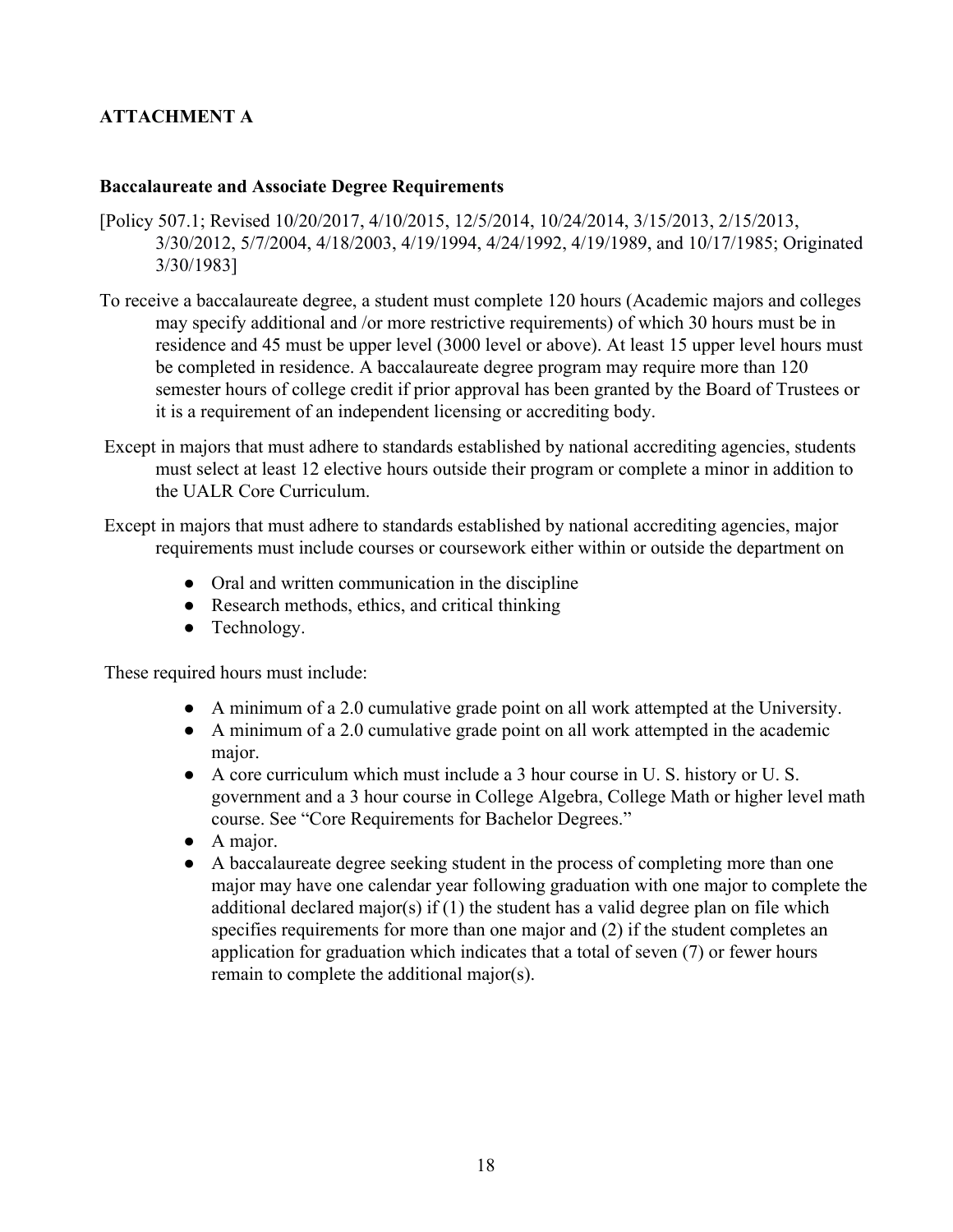## **Associate Degree Requirements**

- Except for certain programs as specified by the program, all students receiving the associate degree (the AA or AS) must successfully complete at least 60 hours.
- Graduation with an associate degree requires a C average (2.0 cumulative grade point average) on all work attempted at the University; completion of at least 20 hours above the freshman level, unless specified otherwise in the program; and completion of the final at least 15 hours (excluding credit by examination) in residence. Hours earned as credit by examination are counted as hours toward graduation but are not counted as hours in residence. See "Credit by Examination"
- Courses completed for an associate degree at UALR will be counted toward the appropriate requirements for the baccalaureate degree.

### **Second Associate Degree**

An associate degree may be conferred as a second degree when the first degree is either a baccalaureate or another associate degree, subject to these provisions:

- The second associate degree must be in a different discipline from the first degree.
- Students must complete at least 15 credit hours in residence (excluding credit by examination) beyond their first degree.
- Only credit earned at UALR after completing the first degree will normally apply toward the second degree. However, students in their final semester of studies toward the first degree may complete the course load for that semester with courses applicable to the second degree. Students must file a written statement of their intent to seek a second degree with the Office of Records and Registration at the time of registration.
- A major must be completed. Courses completed within the previous degree that satisfy requirements for the second major may be accepted as satisfying course requirements, but not as hours toward the second degree. These hours do not count as part of the 30, except as specified in Item 3 above.
- The core curriculum component in the second associate degree is not required. However, if not taken as a part of another baccalaureate degree, a course in United States history or government (HIST 2311, HIST 2312, or POLS 1310) must be completed. See "Policy 503.3. U.S. Traditions: United States History or Government Requirement."

### **Additional Baccalaureate Degrees[1],[2]**

Additional baccalaureate degree(s) may be conferred subject to these provisions:

● Students must complete at least 30 credit hours in residence, including courses completed previously at UALR, but excluding transfer credit, credit-by-examination, experiential credit, and repeated courses.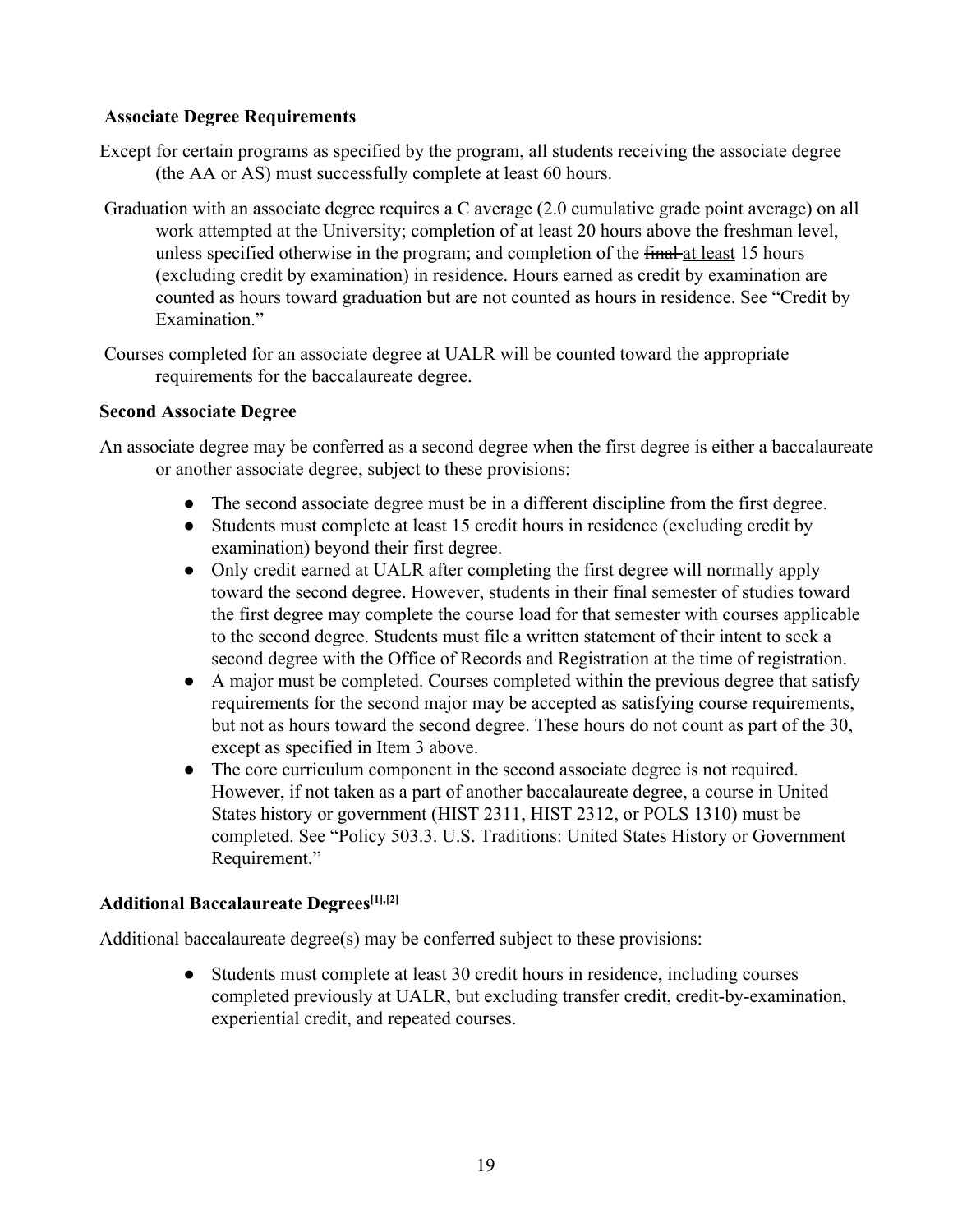- All program requirements must be completed for each additional baccalaureate degree. Courses completed within the previous degree(s) that satisfy requirements for additional program(s) may be accepted as satisfying program requirements for additional degree(s), subject to approval by the program faculty.
- If not taken as a part of another baccalaureate degree, a course in United States history or government (HIST 2311, HIST 2312 or POLS 1310) must be completed, see "General Education Policy (503.3). U.S. Traditions: United States History or Government Requirement." However, other general education requirements are not applicable to additional baccalaureate degrees.

(Academic majors and colleges may specify additional and/or more restrictive requirements.)

# **Regulations**

These provisions apply to baccalaureate degrees:

- Hours earned as credit by examination are counted as hours toward graduation but are not counted as hours in residence. See "Credit by Examination."
- A student may elect to graduate under the provisions of the UALR Undergraduate Catalog in effect during any semester in residence at UALR before qualifying for a degree. Students who interrupt their enrollment at UALR for more than five consecutive calendar years must use the catalog current at the time of readmission or later. A student transferring to UALR from regionally accredited four-year institutions, community colleges, or junior colleges with 13 or more hours of accepted credit may graduate under the provisions of a UALR Undergraduate Catalog in effect during any semester of the previous five years in which they were enrolled at the other institution. Note: At no time may a student follow the provisions of a UALR Undergraduate Catalog that is more than five years old at the time of the student's entry into UALR.
- A student enrolled at UALR who intends to enroll concurrently or as a transient student at another accredited institution should obtain advance approval.
- A senior may participate in commencement exercises prior to the completion of all degree requirements if the student has:
- A cumulative 2.0 grade point on all work attempted at UALR
- A cumulative 2.0 grade point in the academic major and in the academic minor
- No more than nine hours remaining to complete degree requirements.
- Submitted a graduation application following prescribed procedures. See "Graduation Procedure" in the UALR Undergraduate Catalog.

(Academic majors and colleges may specify more restrictive requirements which supersede these regulations and are detailed in the academic section of the catalog.)

# **Citation and Modification**

This policy must be cited in any curricular documents that excerpt it (such as the Undergraduate Catalog) and the Faculty Senate Executive Committee (or their designee) should review those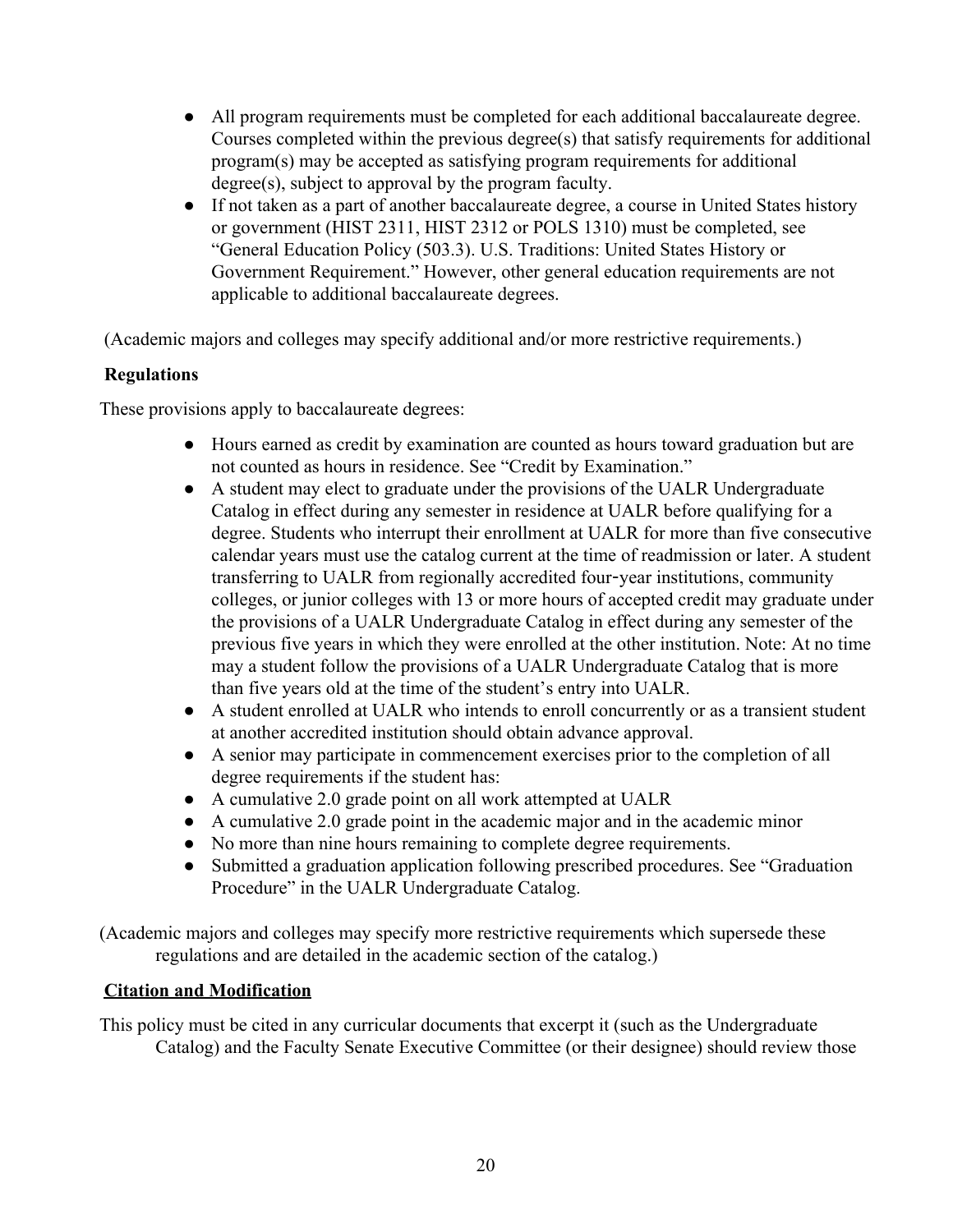documents before they are finalized. Wherever there is a substantive conflict between the document which quotes this policy and this policy, this policy shall be followed.

- The Policy can be modified through legislative action of the Faculty Senate (see Article III of the Constitution of the Assembly of the University of Arkansas at Little Rock).
- [1] The first degree may be awarded at UA Little Rock or it may be accepted in transfer (FSM\_2017\_1).
- [2] The catalog for each of the degrees may be different, although all requirements for the first degree must be drawn from the same catalog (FSM 2017 1).